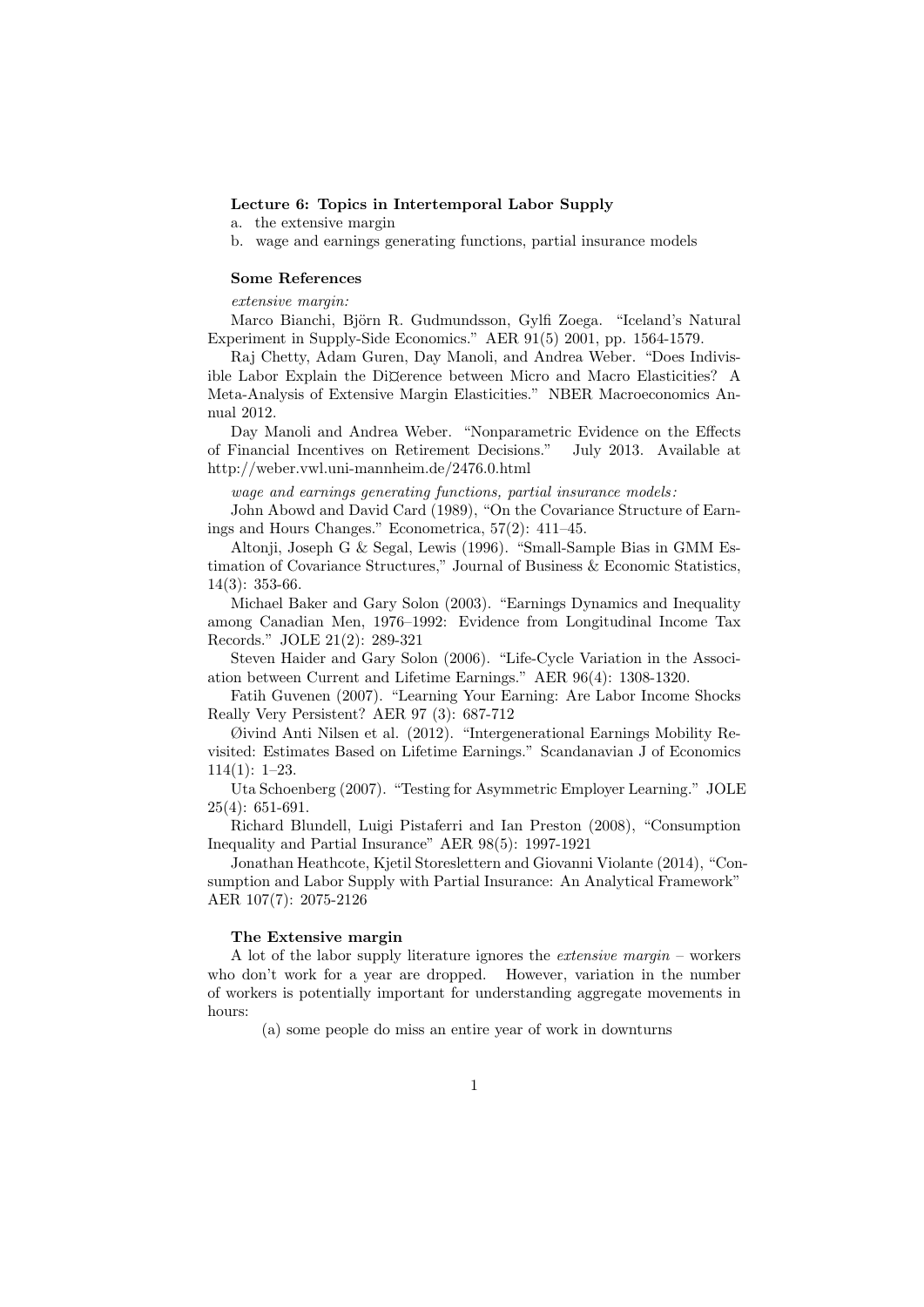(b) the elasticity of participation w.r.t. wages can be relatively high, even if  $\eta$  is small.

There is a literature in macro arguing that the extensive margin is highly elastic, and that the extensive margin needs to be taken into consideration in both tax policy analysis and in macro modeling (see Chetty et al for a discussion of this literature).

Chetty et al present a meta analysis of various quasi-experimental studies that measure the effects of either permanent changes in (after tax) wages, or temporary changes, on employment rates. They use the former to obtain estimates of compensated elasticities of participation; the latter provide estimates of the Frisch elasticities of participation. An interesting paper is the one by Bianchi et al (2001), on the effects of a tax holiday created in Iceland when the country switched tax systems and everyone was untaxed for a single year (1987). You may find it instructive to read the paper because it is almost impossible to understand what the original authors did (or why), despite the very clear research design.

Looking at Chetty et al's Table 1, notice that the typical compensated elasticity is around 0.25, while the typical Frish elasticity is around 0.3. These are not much different than the elasticities people have obtained for the intensive margin.

Manoli and Weber (2013) is a very recent attempt to look at one of the important extensive margins : variation in the length of time people work. This paper uses an RD design to study the effects of a benefit that is paid to workers who retire after certain tenure milestones: see their Figure 1 at the end of the notes. For example, if you retire with  $11-14$  years of tenure you get  $1/3$  of a year of salary, whereas if you retire with 15-19 years you get 1/2 year of salary.Since workers start jobs at different ages, there is a smooth distribution of people across the tenure distribution at different ages, and Manoli and Weber find strong evidence that some workers appear to delay retirement to get the benefits – see their Figure 4, which shows spikes in tenure just after the milestones.

They use a variant of the bunching style estimator we discussed in Lecture 3 to relate the fraction of people who retire at the threshold point to the relative size of the extra severance payment available for those who reach the threshold. Specifically, they smooth the density of retirement tenures (see Figure 13), then for each milestone they calculate

$$
\frac{\Delta p}{p_t} = \frac{\sum_{k=0}^{11} (r_{t+k} - r_{t+k}^S)}{\sum_{k=0}^{11} r_{t+k}^S}
$$

where  $r_{t+k}$  is the fraction of retirements at month k after the milestone tenure level t, and  $r_{t+k}^S$  is the corresponding smoothed fraction. In words, this is the excess mass of retiremements in the year just after the milestone. They then calculate a simple "extensive margin elasticity":

$$
\epsilon = \frac{\frac{\Delta p}{p_t}}{\frac{(1-\tau(sev))SP_t}{(1-\tau(earn))y_t}},
$$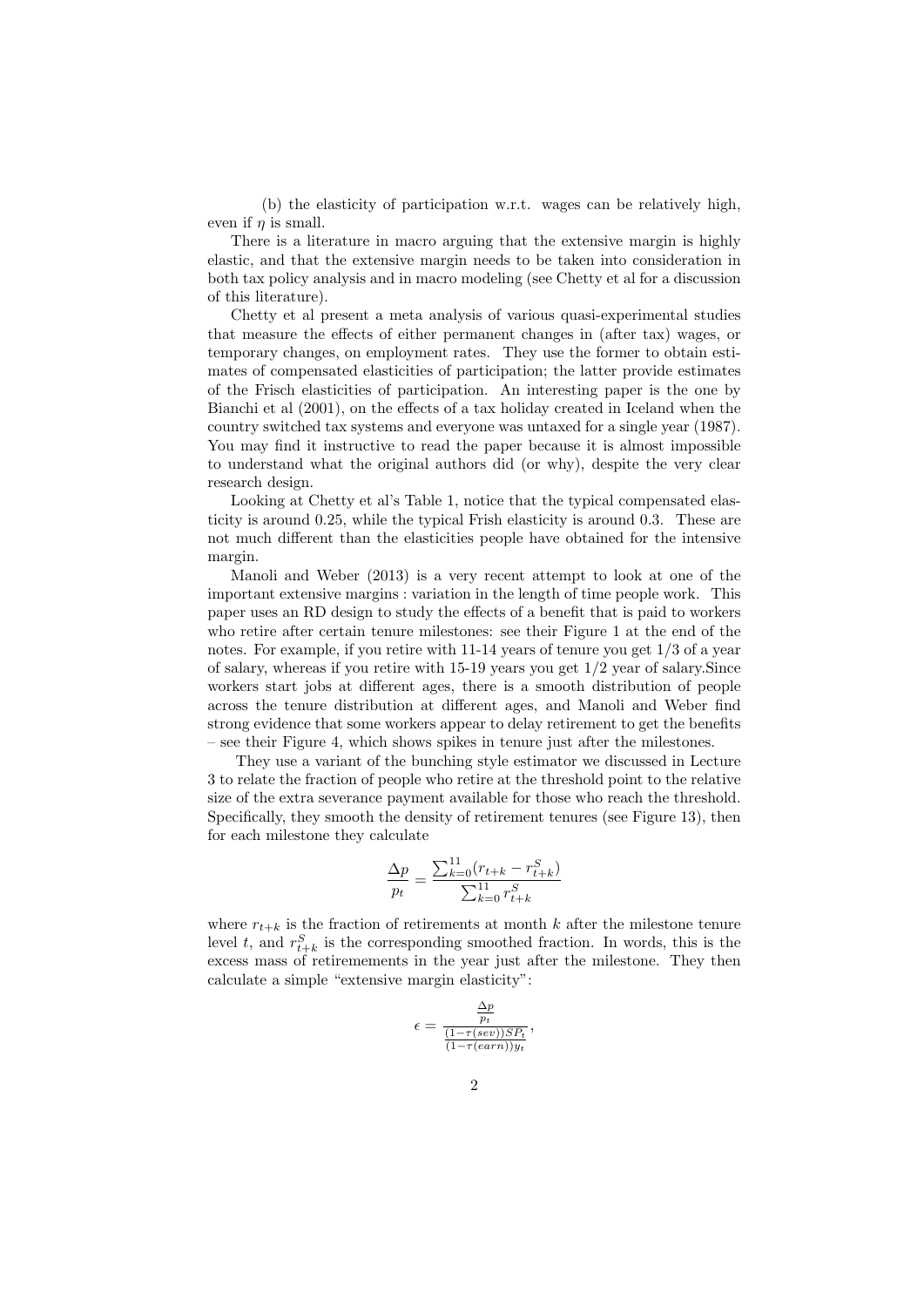where  $SP<sub>t</sub>$  is the extra severance pay after the milestone t (e.g., 1/6 of a year of salary for reaching 15 years),  $\tau$ (sev) is the tax rate on severance pay, which is low, and  $\tau(earn)$  is the effective tax rate on an additional year of work, which is about 80% – arising from a combination of a 30 payroll/income tax and a 50% replacement rate from the pension system. See Table 4 at the end of the notes for the calculations. In the top panel they calculate the denominator of the elasticity using the "rules" - these are around 0.1 to 0.3 . A problem is that tax records show that some people get the severance even if they retire a bit early, and others don't seem to get it even if they pass the milesone – see Figure 8 at the end of the notes for the distributions of SP payment fractions. So in Panel B of Table 4 they calculate the denominator by estimating the relative gain in severance pay from exceeding the milestone – similar to the first stage in a fuzzy RD. These elasticities are larger because the gain in realized SP is smaller than the gain implied by the formula.

# Wage and Earnings Generating Functions, Labor Supply with Incomplete Markets

As discussed in lecture 5, an important question for interpreting the reaction of hours to wage changes is to what extent wage innovations are expected to persist? Persist shocks have income effects that offset the inter-temporal substitution effect; transitory shocks have small (igorable) income effects. This question is closely related to a longstanding question in macro: how much of any observed rise in labor earnings today is expected to persist into the future? If earnings changes are purely tranistory, then a fall/rise in earnings today has little impact of workers' lifetime earnings and they would not be expected to lower or raise their consumption by much, assuming they have access to "perfect" credit markets.

We begin in this lecture by discussing methods for estimating micro level "wage generating functions" (WGF) and "earnings generating functions" (EFG). These are models of the stochastic processes that generate wages and earnings over time - typically for male earners who work every period for sure, or for families with at least one earner who works in every period.

## WGF's

Recall that Pistaferri (2003) assumes that an appropriate model for individual wages is:

$$
\log w_{it} = \omega_i + u_{it} ,
$$
  

$$
u_{it} = u_{it-1} + \zeta_{it}
$$

where the  $\zeta_{it}$ 's are uncorrelated over time. This is a *pure random walk* model, in which  $E[\log w_{it+j}] \log w_{it}] = \log w_{it}$ . A more general model is

$$
\log w_{it} = \omega_i + x_{it}\beta_t + u_{it} + e_{it}
$$
  
\n
$$
u_{it} = \alpha u_{it-1} + \zeta_{it} ,
$$
\n(1)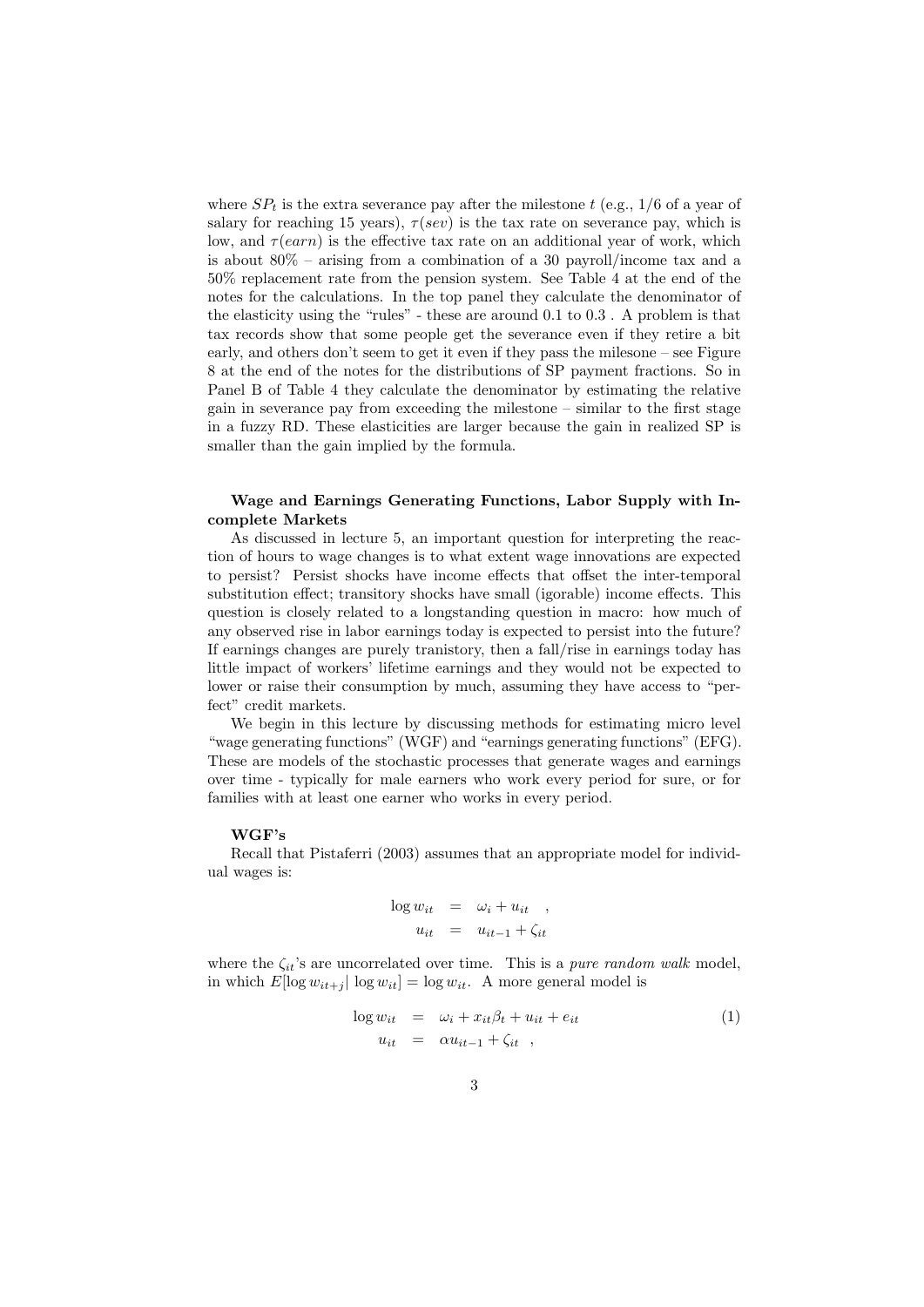where  $e_{it}$  and  $\zeta_{it}$  are serially uncorrelated and uncorrelated with each other. This model includes a fixed component  $\omega_i$ , a component attributable to observables  $x_{it}$ , an AR(1) component  $u_{it}$ , and a purely transitory component  $e_{it}$ . We will discuss how to estimate the parameters of this model using simple method of moments.

A standard method is to first regress  $\log w_{it}$  on  $x_{it}$ , and treat the residuals  $r_{it}$  as estimates of the combined error component  $\omega_i + u_{it} + e_{it}$ . Then we form the covariance matrix  $C$  of the residuals and fit a model to the vector of elements of C. Let

$$
\sigma_{\omega}^{2} = var[\omega_{i}]
$$
  
\n
$$
\sigma_{u0}^{2} = var[u_{i0}],
$$
  
\n
$$
v_{t} = var[\zeta_{it}]
$$

Notice that:we can write

$$
r_{it} = \omega_i + \alpha^t u_{i0} + \alpha^{t-1} \zeta_{i1} + \dots + \alpha^t \zeta_{it-1} + \zeta_{it} + e_{it}
$$

which implies that

$$
var[r_{i1}] = \sigma_{\omega}^{2} + \alpha^{2} \sigma_{u0}^{2} + v_{1} + var[e_{i1}],
$$
  
\n
$$
var[r_{it}] = \sigma_{\omega}^{2} + \alpha^{2} \sigma_{u0}^{2} + v_{t} + \alpha^{2} v_{t-1} + \dots + \alpha^{2(t-1)} v_{1} + var[e_{it}],
$$
  
\n
$$
cov[r_{it}, r_{is}] = \sigma_{\omega}^{2} + \alpha^{s+t} \sigma_{u0}^{2} + \alpha^{t-s} v_{s} + \alpha^{t-s+2} v_{s-1} + \dots + \alpha^{s+t-2} v_{1}, \quad (s < t)
$$

The term  $\sigma_{u0}^2$  represents an initial conditions effect: it is the effect of the dispersion in the pre-sample value of  $u_{it}$ , which gradually fades out if  $\alpha < 1$ . It is a matter of algebra to show that if  $var[e_{it}]$  is constant, and all the  $v_t's$  are constant (i.e.,  $v_t = v$ ), and if  $\sigma_{u0}^2 = v/(1 - \alpha^2)$ , (its steady state value) then the variances of  $r_{it}$  are all constant. If  $var[e_{it}]$  and all the  $v_t's$  are constant but  $\sigma_{u0}^2 < v/(1-\alpha^2)$ , the variances of  $r_{it}$  rise over time.

As written, the model in equation (1) assumes that the permanent component of wage heterogeneity  $(\omega_i)$  contributes a fixed amount  $(\sigma_{\omega}^2)$  to the variance of wages in all periods, and to the covariances at all leads/lags. If there is skill biased technical change, we might expect that differences in wages between people with different levels of skill will rise over time. One way to build that idea into (1) is to assume that there are a set of loading factors  $\psi_t$  that vary over time, with  $\psi_1 = 1$  for some base period:

$$
\log w_{it} = \psi_t(\omega_i + x_{it}\beta_t + u_{it} + e_{it})
$$
  
=  $x_{it}\beta'_t + \psi_t(\omega_i + u_{it} + e_{it})$  (2)

where  $\beta_t' = \psi_t \beta_t$ . Notice that I am assuming here that all 4 components are scaled by the same loading factor in each period. In general that need not be true. For example, if you think that  $e_{it}$  includes both productivity components and measurement error, then this component may not get scaled up/down over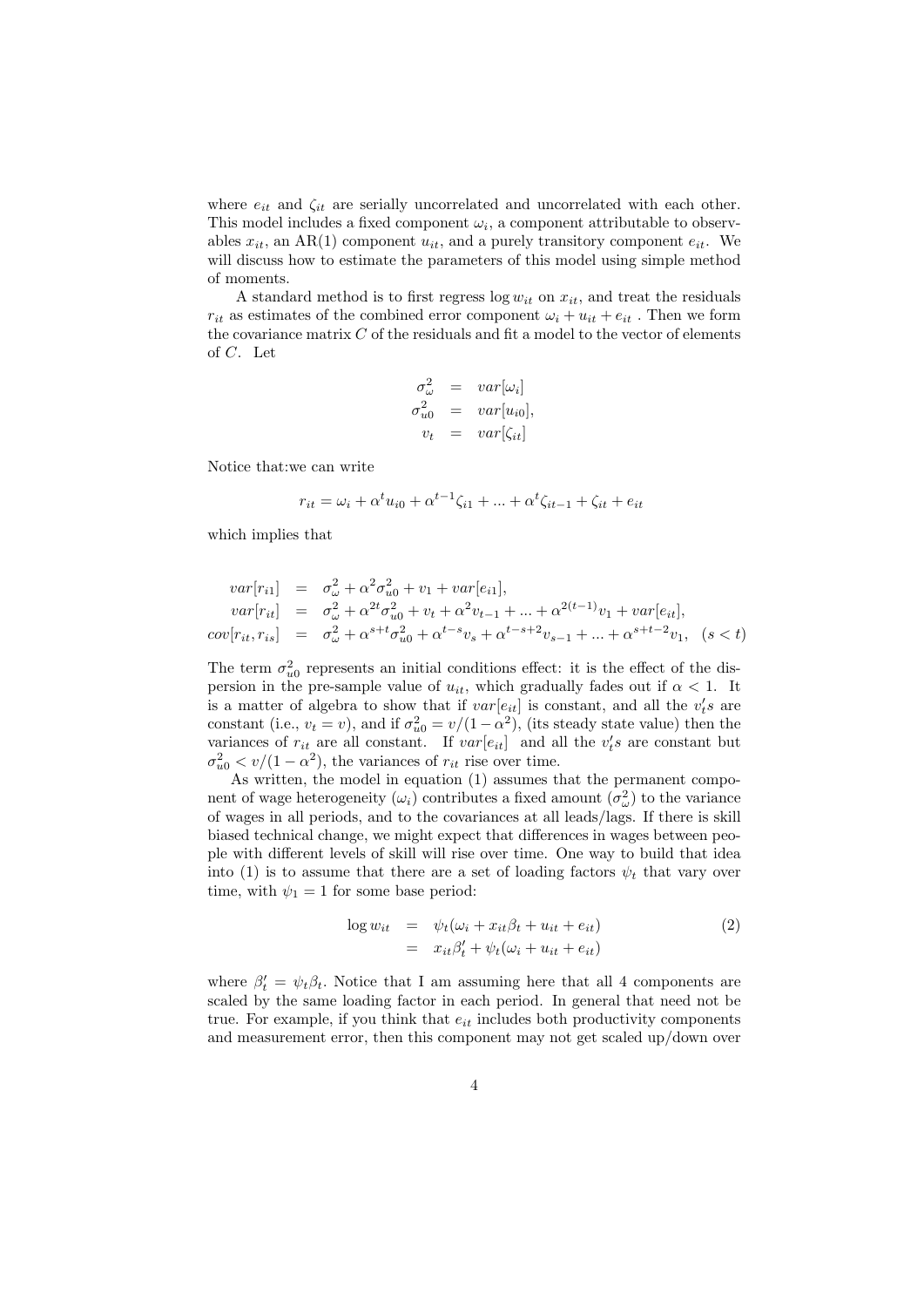time the same as the pure productivity components. Equation (2) leads to expressions for the variances and covariances of the wage residuals that are relatively simple but incorporate an alternative source of non-stationarity. Card and Lemieux (AER, March 1994) used a model like (2) to evaluate the role of rising return to skill in leading to widening wage differences between black and white workers. Baker and Solon (2003) use a model like (2) to look at earnings dynamics in Canada.

Several recent studies (eg Haider and Solon, 2006; Schoenberg, 2007) have argued that the loading factor on the permanent component  $\omega_i$  rises with age (rather than, or in addition to, changing over time). There are several explanations for this: one explored by Schoenberg is that it takes time for the market to figure out who is high ability. Another is that high ability people invest more in on-the-job training in their youth, depressing their wages relative to their long term average. The recent paper by Nilsen et al. (2012) shows data from several different countries suggesting that there is a lifecycle pattern in the loading factor on the permanent component of earnings.

A third class of earnings models assumes that there are person-specific growth rates in wages or earnings (for an early version, see Ashenfelter and Card, 1985; Guvenen 2007 is the most prominent recent paper taking this line). For example, ignoring the  $x's$  and the loading factors, suppose:

$$
\log w_{it} = \omega_i + \rho_i t + u_{it} + e_{it} \tag{3}
$$

where

$$
\begin{aligned}\n\sigma_{\rho}^2 &= var[\rho_i] \\
\sigma_{\rho\omega} &= cov[\rho_i, \omega_i] \\
0 &= cov[\rho_i, u_{it}] \\
0 &= cov[\rho_i, e_{it}]\n\end{aligned}
$$

In this setup, the random trend is allowed to be correlated with the permanent component, but not the transitory components. This implies that:

$$
var[r_{i1}] = \sigma_{\omega}^{2} + \sigma_{\rho}^{2} + 2\sigma_{\rho\omega} + \alpha^{2}\sigma_{u0}^{2} + v_{1} + var[e_{i1}],
$$
  
\n
$$
var[r_{it}] = \sigma_{\omega}^{2} + t^{2}\sigma_{\rho}^{2} + 2t\sigma_{\rho\omega} + \alpha^{2t}\sigma_{u0}^{2} + v_{t} + \alpha^{2}v_{t-1} + ... + \alpha^{2(t-1)}v_{1} + var[e_{it}],
$$
  
\n
$$
cov[r_{it}, r_{is}] = \sigma_{\omega}^{2} + st\sigma_{\rho}^{2} + (s+t)\sigma_{\rho\omega} + \alpha^{s+t}\sigma_{u0}^{2} + \alpha^{t-s}v_{s} + \alpha^{t-s+2}v_{s-1} + ... + \alpha^{s+t-2}v_{1}, \quad (s < t)
$$

Notice that a random trend generates a very specific form of non-stationarity, with quadratic growth rates in the variances and covariances. An interesting feature of a random trend model is that it implies a positive correlation between growth rates of wages for the same individual in different periods. Taking first differences of equation (3):

$$
\Delta \log w_{it} = \rho_i + \Delta u_{it} + \Delta e_{it}
$$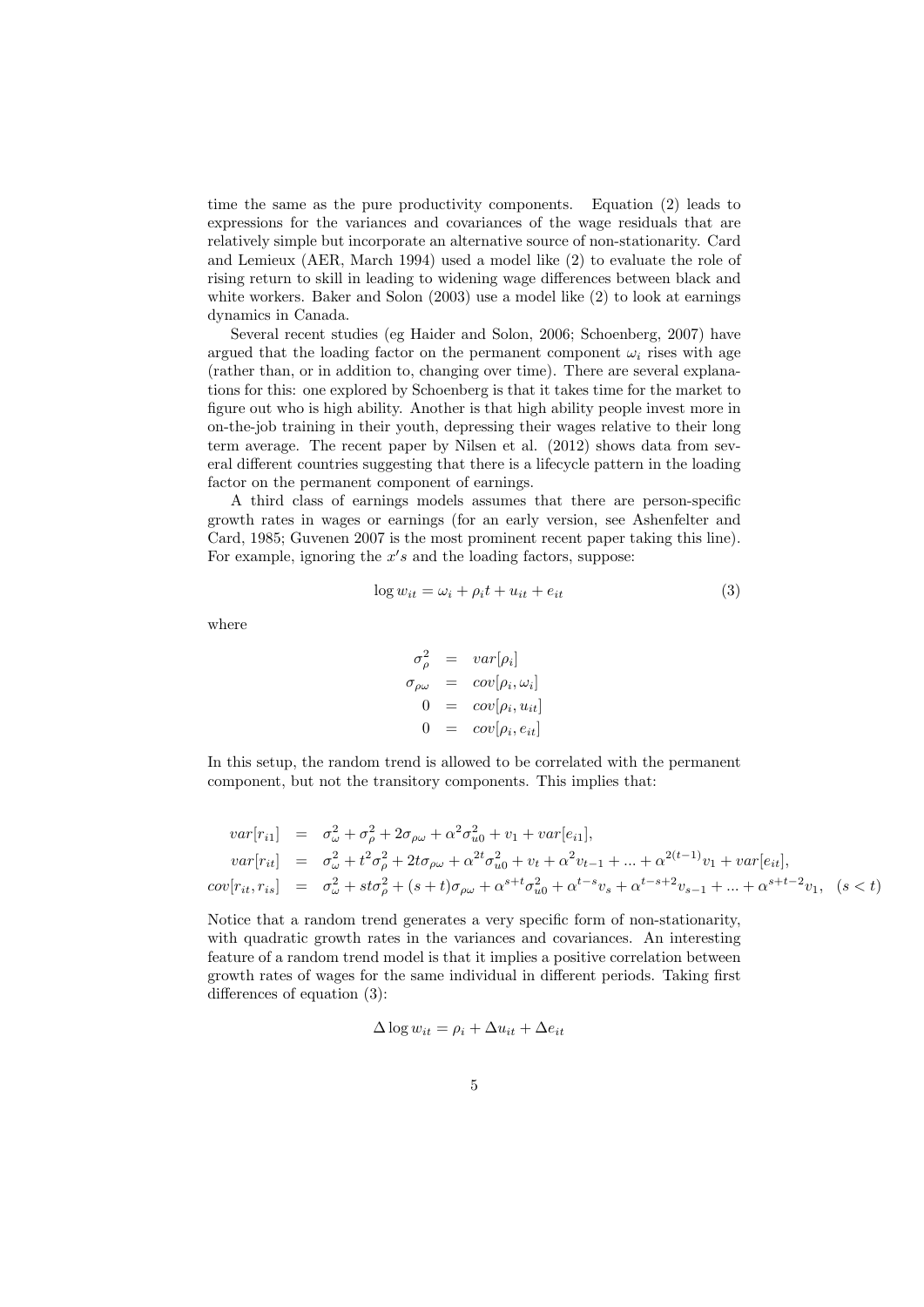Notice that if  $e_{it}$  is an i.i.d. process, then  $\Delta e_{it}$  is an MA(1) with 1st order autocorrelation of  $-1/2$ . If  $u_{it}$  is a random walk, then  $\Delta u_{it}$  is serially uncorrelated. If  $u_{it}$  is an AR(1) then  $\Delta u_{it}$  and  $\Delta u_{is}$  are correlated, but for t and s far apart,  $cov(\Delta u_{it}, \Delta u_{is}) \rightarrow 0$ . Thus, one way to look for the presence of a random trend is to see whether wage changes for the same individual at long lags are correlated. Does someone who had faster wage growth from age 25 to 30 have faster wage growth between 40 and 45?

### Estimation Methods

In general, for any specific model of the wage generating process, we can write

$$
vectr[C] = m = f(\theta)
$$

where  $\theta$  represents the parameters in the wage process. The method of moments idea is to find a value for  $\theta$  that gives the best fit to the empirical estimates of m. Call  $\hat{m}$  the estimate of m. In general an element of  $\hat{m}$  is some term in the empirical covariance matrix  $\widehat{C}$ , say

$$
\widehat{m}_k = cov[r_{it}, r_{is}] = \frac{1}{N} \sum_i r_{it} r_{is} = \frac{1}{N} \sum_i m_{ki}
$$

(since the residuals have zero mean by construction we don't have to deviate from means). We can construct the sampling variance of the element  $\hat{m}_k$  by

$$
\frac{1}{N} \sum_{i} (m_{ki} - \widehat{m}_k)^2
$$

which is just the variance of the second moment in the sample, divided by  $N$ , and the sampling covariance between estimates of any two elements  $\hat{m}_k$  and  $\hat{m}_h$ by

$$
\frac{1}{N}\sum_{i}(m_{ki}-\widehat{m}_k)(m_{hi}-\widehat{m}_h).
$$

Under regularity conditions (basically, iid sampling and finite *fourth* moments), the vector of estimates of the second moments will have a standard normal distribution with √

$$
\sqrt{N(\widehat{m}-m)} \to N(0,V)
$$

Moreover, the matrix

$$
\widehat{V} = \frac{1}{N} \sum_{i} (m_i - \widehat{m})(m_i - \widehat{m})'
$$

is a consistent estimate of V.

For estimation, one simple choice is least squares:

$$
\min_{\theta} [\widehat{m} - f(\theta)]'[\widehat{m} - f(\theta)]
$$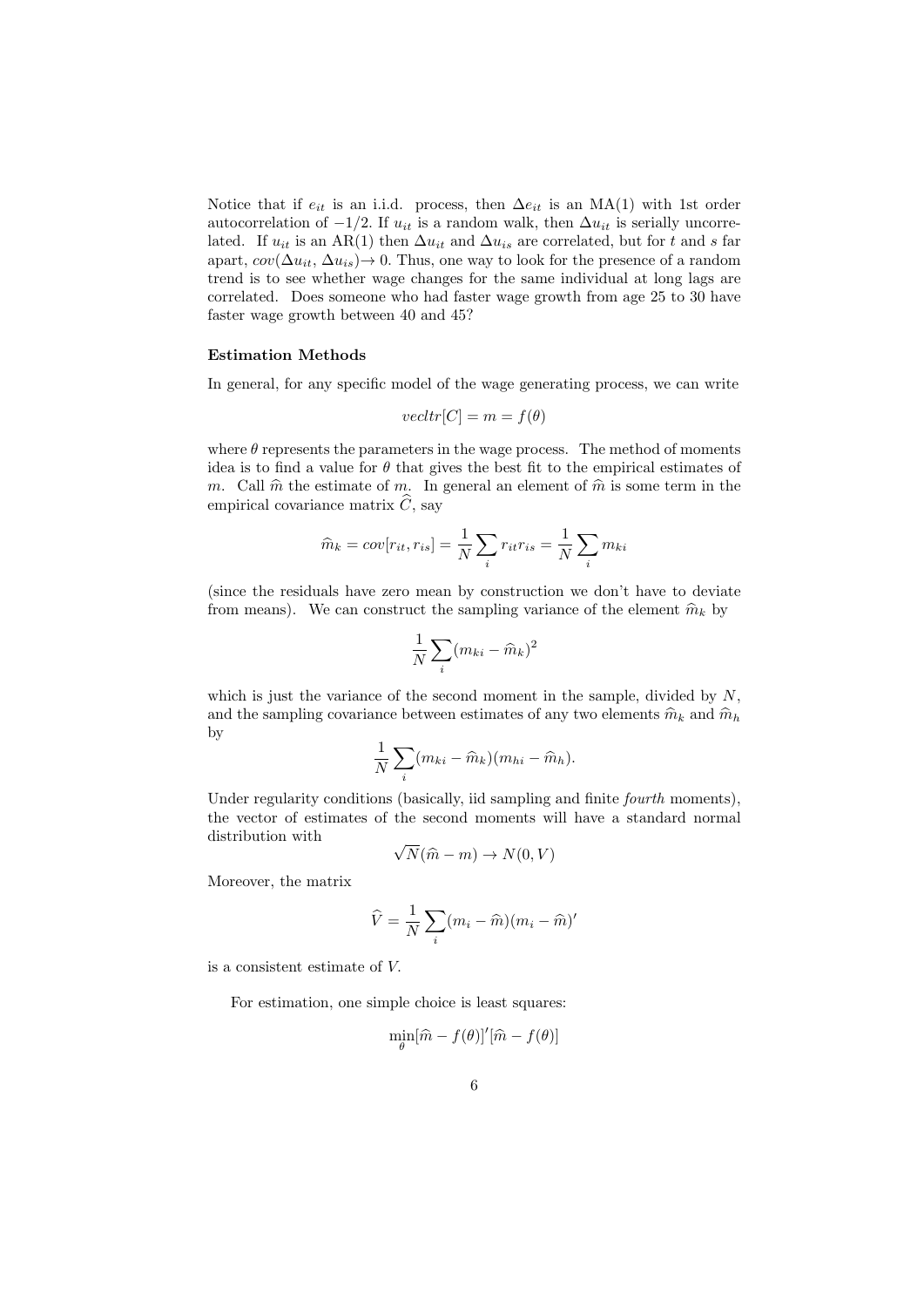Various GLS variants are also possible. Consider a positive definite matrix A (of the right dimension): then we can use the objective:

$$
\min_{\theta} [\hat{m} - f(\theta)]' A[\hat{m} - f(\theta)]. \tag{4}
$$

Chamberlain (1982) presented the following theorem. Assume:

- 1.  $\hat{m} \to f(\theta^0)$  almost surely<br>
2. f is continuous in  $\theta$  in so
- 2. f is continuous in  $\theta$  in some neighborhood  $\Theta$  that contains  $\theta^0$
- 3.  $f(\theta) = f(\theta^0)$  for  $\theta$  in  $\Theta \Rightarrow \theta = \theta^0$  (i.e, we have identification)
- 4.  $A \rightarrow \Psi$  a positive definite matrix

Then the gls estimator  $\hat{\theta}$  based on equation (1) converges almost surely to  $\theta^0$ .

If in addition:

If in addition:<br>
5.  $\sqrt{N}(\hat{m} - f(\theta^0)) \rightarrow N(0, V)$ <br>
6. f is 2x continuously different

6. f is 2x continuously differentiable for  $\theta$  in some neighborhood of  $\theta^0$ , and

$$
F = F(\theta^0) \equiv \frac{\partial f(\theta^0)}{\partial \theta}
$$

has full rank, then

$$
\sqrt{N}(\widehat{\theta}-\theta^0)\to N(0,\Delta)
$$

where

$$
\Delta = (F'\Psi F)^{-1}F'\Psi V\Psi F (F'\Psi F)^{-1}.
$$

It can also be shown that the optimal choice for A is one such that  $A \to V^{-1}$ , in which case  $\Delta = (F'V^{-1}F)^{-1}$ . Notice that the least squares choice  $A = I$ leads to the var-cov:

$$
\Delta_{ols} = (F'F)^{-1}F'VF(F'F)^{-1}
$$

which looks just like the variance matrix you get in a regression model with non-spherical errors when you use OLS. In applications we need to estimate F and V: we will use  $\widehat{F} = F(\widehat{\theta})$  and some estimate of  $\widehat{V}$ .

A nice feature of the optimal weight matrix is that under the null, the minimand

$$
N[\hat{m} - f(\theta)]'V^{-1}[\hat{m} - f(\theta)]
$$

has an asymptotic  $\chi^2$  distribution, with degrees of freedom equal to the difference between the number of moments and the number of elements of  $\theta$ . This provides a general specification test of the validity of the model  $m = f(\theta)$ . For other weighting matrices there is a similar overall goodness of fit statistic:

$$
N[\hat{m} - f(\theta)]' R^{-}[\hat{m} - f(\theta)]
$$

where  $R^-$  is a generalized inverse of the matrix  $R = (I - F(F'AF)^{-1}F'A)V(I F(F'AF)^{-1}F'A$ ). (This matrix has rank at most equal to the difference between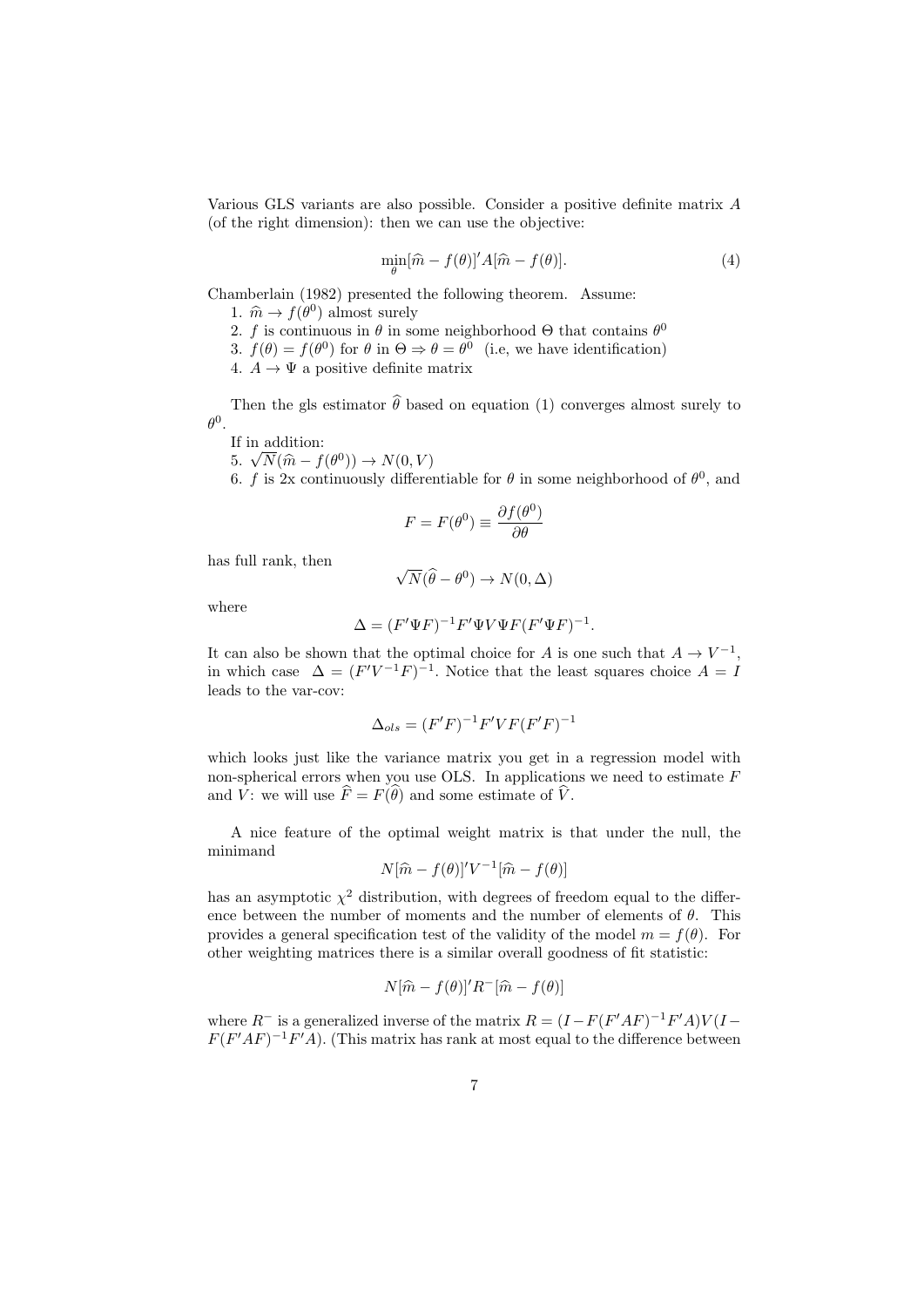the number of moments and the number of columns of  $F$ , which is the number of elements in  $\theta$ ).

As a practical matter the optimal choice for the weighting matrix can lead to substantial problems in small samples. This was not well understood at the time of Abowd-Card, but was pointed out in the paper by Altonji and Segel (1996). It is generally agreed that when the moments of interest are all (roughly) scaled the same (as is true when we consider covariances of log wage residuals) the least squares objective is sensible.

# EGF's

Abowd and Card present EGF's for three samples. They show that the first difference of log earnings has a covariance structure that has mainly 0's after more than 2 lags. For example, here is a fragment of the var-cov of changes in (residualized) log annual earnings for continuously employed men in the PSID:

|                        |                               | $Dy_{69}$ $Dy_{70}$ $Dy_{71}$ $Dy_{72}$ $Dy_{73}$ $Dy_{74}$ |  |
|------------------------|-------------------------------|-------------------------------------------------------------|--|
| $Dy_{70}$ 0.161        |                               |                                                             |  |
| $Dy_{71}$ -0.036 0.158 |                               |                                                             |  |
|                        | $Dy_{72}$ -0.007 -0.064 0.170 |                                                             |  |
|                        |                               | $Dy_{73}$ 0.000 $-0.002$ $-0.062$ 0.134                     |  |
|                        |                               | $Dy_{74}$ 0.003 0.000 -0.007 -0.036 0.129                   |  |

Notice that:

(a) the variances of the changes is nonstationary

(b)  $cov[Dy_t, Dy_{t-1}]$  is negative and about 30% as large as the variance (i.e. the first order correlation is about -0.3);

(c)  $cov[Dy_t, Dy_{t-2}] = cov[Dy_t, Dy_{t-3}] = cov[Dy_t, Dy_{t-4}] ≈ 0$ On this basis, a simple EGF that one could posit is:

$$
log y_{it} = \alpha_i + z_{it} + u_{it}
$$
  

$$
z_{it} = z_{it-1} + \xi_{it}
$$

where  $\{\xi_{it}\}$  are serially uncorrelated, but with different variances over time, and  ${u<sub>it</sub>}$  are also serially uncorrelated with potentially time-varying variances. One interpretation of the  $u's$  is as measurement errors. Under this "random walk plus noise" assumption:

$$
Dy_{it} = \log y_{it} - \log y_{it} = \xi_{it} + u_{it} - u_{it-1}
$$

If the u's are stationary this model implies that

$$
var[Dy_{it}] = var[\xi_{it}] + 2\sigma_u^2
$$

$$
cov[Dy_{it}, Dy_{it-1}] = -\sigma_u^2
$$

$$
cov[Dy_{it}, Dy_{it-j}] = 0, j > 1
$$

# Blundell, Pistaferri and Preston partial insurance model

The idea in this paper is to combine data on earnings and consumption and use it to estimate "semi-structural" parameters showing the responsiveness of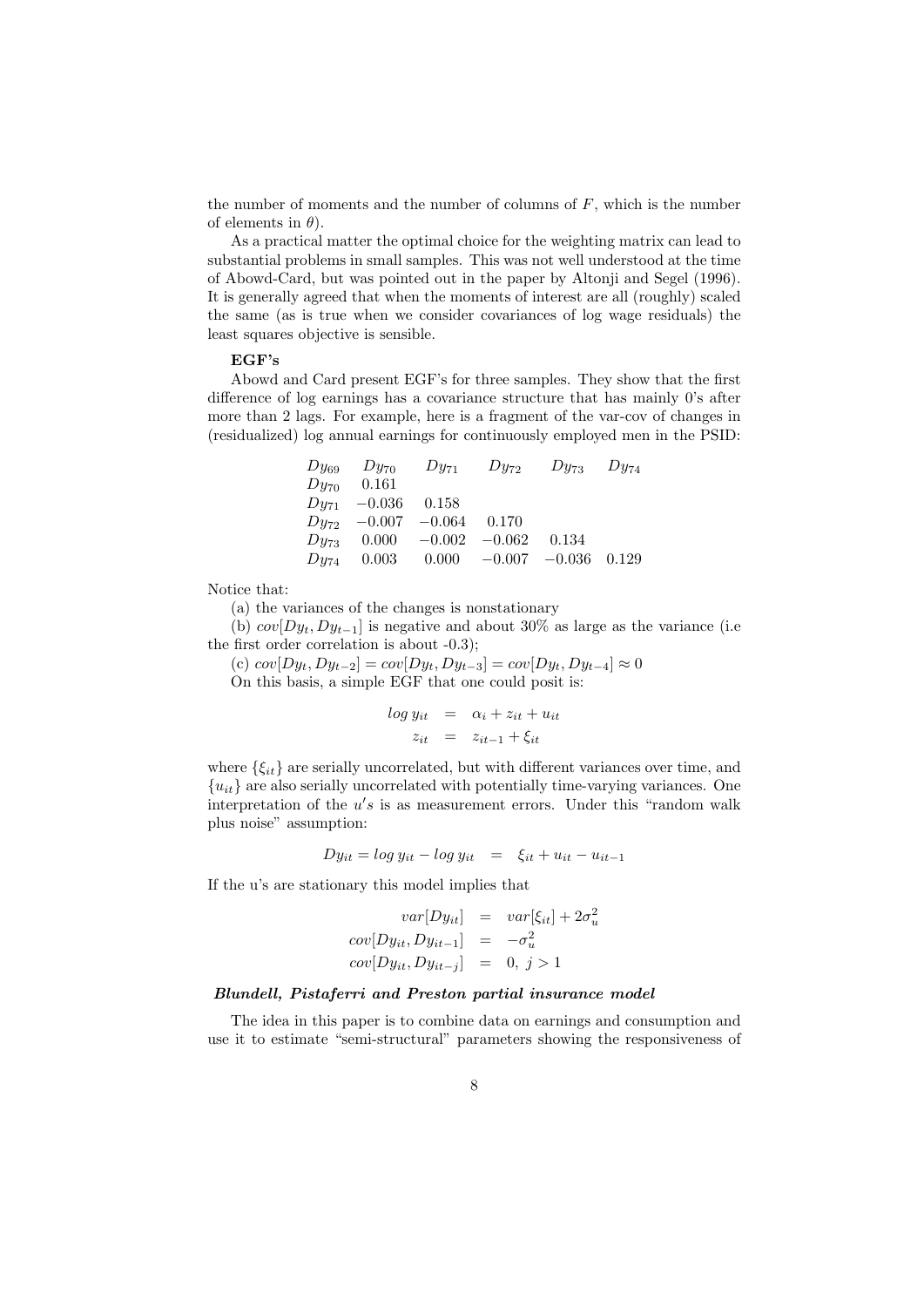consumption to the permanent and transitory components of earnings. The model is fit to data from the PSID on continuously married families over the period from 1980 to 1992. A problem to begin is that the PSID only has consumption data on food spending. So BPP use data from the CEX to estimate a set of models of the form:

$$
log(food-spending_{it}) = x_{it}\delta + \beta log(c_{it}) + e_{it}
$$

where  $c_{it}$  is total non-durable spending. The estimate a model that allows  $\beta$ to vary by year, by education of the household head, and the number of kids (though none of the interactions are large or significant). The main estimate is  $\hat{\beta} = 0.85$  with std. error. of 0.15 (which is super precise). They then "invert" the model and apply it to the PSID to get imputed total non-durable consumption of each family in each year. Thereafter c refers to imputed log of total consumption, which is (essentially)  $1.17 \times log(food-spending)$ .

The next step of the paper is to specify an EGF. They assume:

$$
log y_{it} = P_{it} + v_{it}
$$
  
\n
$$
P_{it} = P_{it-1} + \zeta_{it}
$$
  
\n
$$
v_{it} = \varepsilon_{it} + \theta \varepsilon_{it-1}
$$

which implies that:

$$
\Delta \log y_{it} = \zeta_{it} + \varepsilon_{it} + (\theta - 1)\varepsilon_{it-1} - \theta \varepsilon_{it-2}
$$

Evidence on the goodness of fit of this class of models is shown in their Table 3 (see end of notes). This looks a lot like the A-C EGF for males.

A third step is to specify how consumption is related to earnings. They assume:

$$
\Delta c_{it} = \phi \zeta_{it} + \psi \varepsilon_{it} + \xi_{it}
$$

They actually present the model as if  $\phi$  and  $\psi$  vary across consumers (and over time for consumers), but for the main analysis these are treated as constant. This is a "semi-structural" equation that nests some interesting cases.

a) If people simply adjust consumption to income then  $\phi = \psi = 1$ 

b) If people can borrow and lend freely, but don't know $\zeta_{it}$  until it happens, then  $\phi$  will be large but less than 1 (they argue that simulations suggest  $\phi = 0.8$ ) whereas  $\psi$  should be pretty small.

Notice that with the EGF and the consumption model we can derive the covariance structure of earnings and consumption changes:

$$
cov(\Delta log y_{it}, \Delta log y_{is}) = var[\zeta_{it}] + var[\Delta v_{it}] s = t
$$
  
\n
$$
= (\theta - 1)var[\varepsilon_{it-1}] + \theta(1 - \theta)var[\varepsilon_{it-2}] s = t - 1
$$
  
\n
$$
= -\theta var[\varepsilon_{it-2}] s = t - 2
$$
  
\n
$$
= 0 s < t - 2
$$
  
\n
$$
cov(\Delta log y_{it}, \Delta c_{it}) = \phi var[\zeta_{it}] + \psi var[\varepsilon_{it}]
$$
  
\n
$$
cov(\Delta log y_{it+1}, \Delta c_{it}) = \psi(\theta - 1)var[\varepsilon_{it}]
$$
  
\n
$$
cov(\Delta log y_{it-1}, \Delta c_{it}) = 0
$$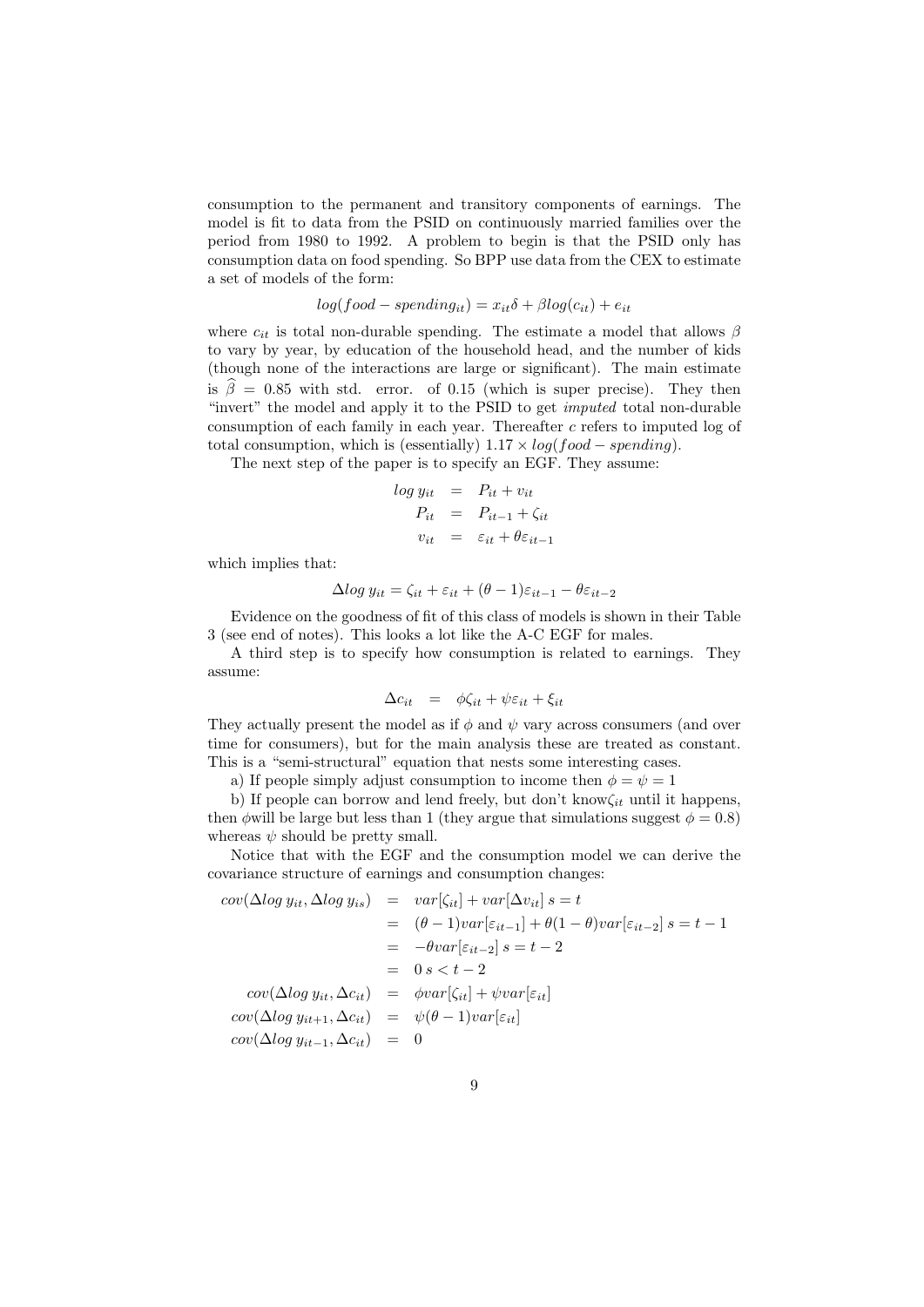Note that if  $\theta \neq 1$  than  $\psi$  is identified from  $cov(\Delta log y_{it+1}, \Delta c_{it}).$ 

In their estimation, BPP allow a serially uncorrelated but non-stationary measurement error in consumption. Their table 6 reports estimates of the main parameters for their model the whole sample and 4 subgroups (with and without college; born in the 1930s vs. 1940s). Their key estimates for the whole sample are:

$$
\begin{array}{rcl}\n\theta & = & 0.113 \ (0.025) \\
\phi & = & 0.642 \ (0.095) \\
\psi & = & 0.053 \ (0.044)\n\end{array}
$$

The main heterogeneity is in  $\phi$ . They estimate  $\phi = 0.94$  (0.18) for families headed by a male with less than college education, and  $\phi = 0.42$  (0.09) for families headed by a male with some college.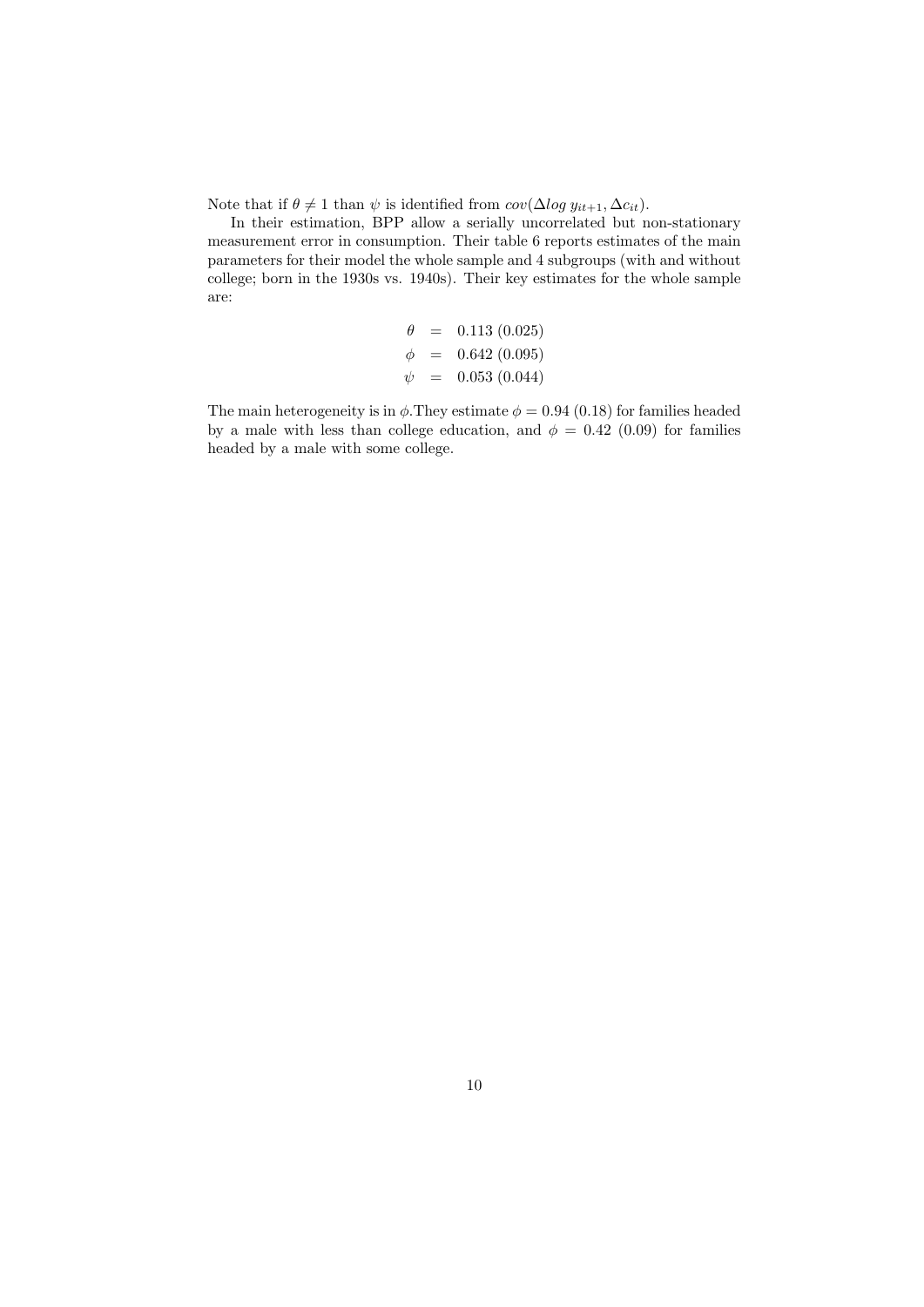| Study                                                      | Elasticity | Standard<br>Error | Population and Variation                                       |
|------------------------------------------------------------|------------|-------------------|----------------------------------------------------------------|
| A. Steady State (Hicksian) Elasticities                    |            |                   |                                                                |
| 1. Juhn, Murphy, and Topel (1991)                          | 0.13       | 0.02              | Men, skill-specific trends, 1971-1990                          |
| 2. Eissa and Liebman (1996)                                | 0.30       | 0.10              | Single Mothers, U.S. 1984-1990                                 |
| 3. Graversen (1998)                                        | 0.24       | 0.04              | Women, Denmark 1986 tax reform                                 |
| 4. Meyer and Rosenbaum (2001)                              | 0.43       | 0.05              | Single Women, U.S. Welfare Reforms 1985-1997                   |
| 5. Devereux (2004)                                         | 0.17       | 0.17              | Married Women, U.S. wage trends 1980-1990                      |
| 6. Eissa and Hoynes (2004)                                 | 0.15       | 0.07              | Low-Income Married Men & Women, U.S. EITC expansions 1984-1996 |
| 7. Liebman and Saez (2006)                                 | 0.15       | 0.30              | Women Married to High Income Men, U.S. tax reforms 1991-97     |
| 8. Meghir and Phillips (2010)                              | 0.40       | 0.08              | Low-Education Men, U.K. wage trends, 1994-2004                 |
| 9. Blundell, Bozio, and Laroque (2011)                     | 0.30       | n/a               | Prime-age Men and Women, U.K., tax reforms 1978-2007           |
| <b>Unweighted Mean</b>                                     | 0.25       |                   |                                                                |
| <b>B.</b> Intertemporal Substitution (Frisch) Elasticities |            |                   |                                                                |
| 10. Carrington (1996)                                      | 0.43       | 0.08              | Full Population of Alaska, Trans-Alaska Pipline, 1968-83       |
| 11. Gruber and Wise (1999)                                 | 0.23       | 0.07              | Men, Age 59, variation in social security replacement rates    |
| 12. Bianchi, Gudmunndsson, and Zoega (2001)                | 0.42       | 0.07              | Iceland 1987 zero tax year                                     |
| 13. Card and Hyslop (2005)                                 | 0.38       | 0.03              | Single Mothers, Canadian Self Sufficiency Project              |
| 14. Brown (2009)                                           | 0.18       | 0.01              | Teachers Near Retirement, California Pension System Cutoffs    |
| 15. Manoli and Weber (2011)                                | 0.25       | 0.01              | Workers Aged 55-70, Austria severance pay discontinuities      |
| <b>Unweighted Mean</b>                                     | 0.32       |                   |                                                                |

TABLE 1Extensive Margin Elasticity Estimates from Quasi-Experimental Studies

Notes: This table reports elasticities of employment rates with respect to wages, defined as the log change in employment rates divided by the log change in net-of-tax wages. Where possible, we report elasticities from the authors' preferred specification. When estimates are available for multiple populations or for multiple specifications without a stated preference among them, we report an unweighted mean of the relevant elasticities. See Appendix B for details on sources of estimates.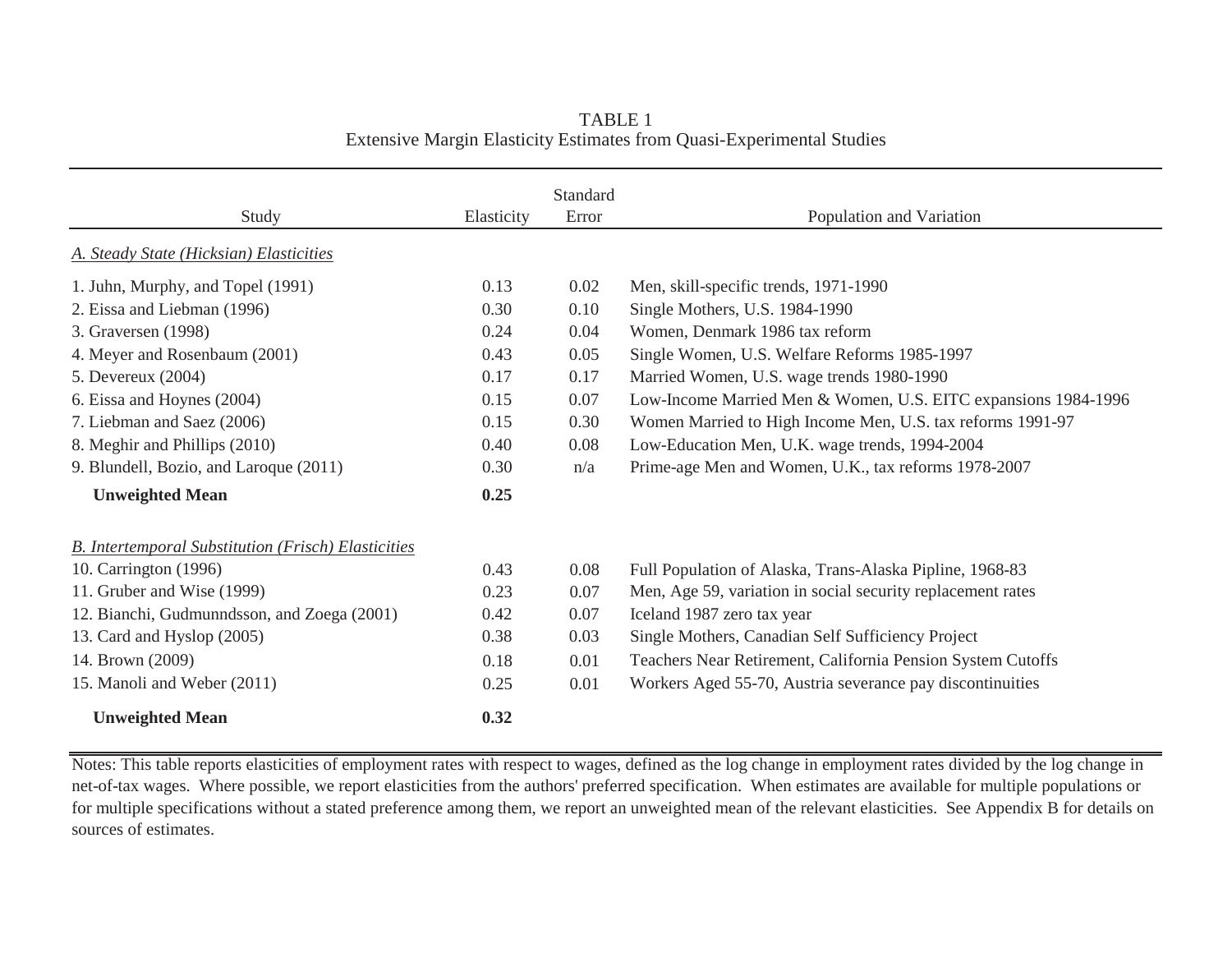# Fig. 1. Payment Amounts based on Tenure at Retirement



Notes: The employer-provided severance payments are made to private sector employees who have accumulated sufficient years of tenure by the time of their retirement. Tenure is defined as uninterrupted employment time with a given employer and retirement is based on claiming a government-provided pension. The payments must be made within 4 weeks of claiming a pension according to the following schedule.



# Fig. 2. Exits from Labor Force into Retirement

Notes: The survival functions are computed at a monthly frequency using birthdates and last observed job ending dates. The solid red line is the survival function for women; the Early Retirement Age and Normal Retirement Age for women are respectively 55 and 60. The dashed blue line is the survival curve for men; the Early Retirement Age and Normal Retirement Age for men are respectively 60 and 65. Prior to age 60, men can retire through disability pensions.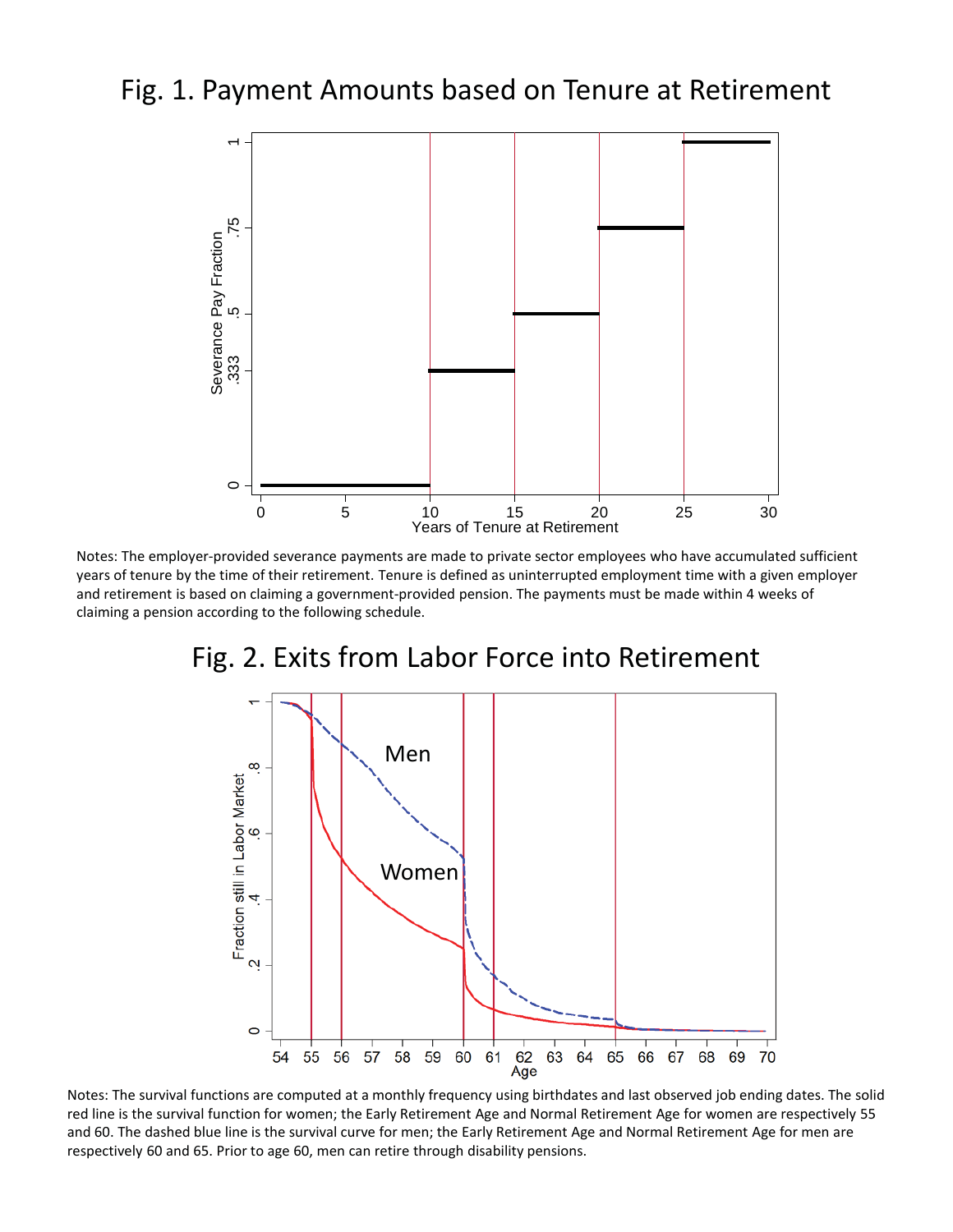# Fig. 4. Controlling for Covariates



Notes: We regress a quarterly retirement indicator on quarterly tenure dummies and controls for age, gender, calendar years, citizenship, blue collar job status, industry, region, current calendar quarter, job starting month, earnings histories, firm size, health and years of experience. The black circles are the estimated coefficients on the tenure dummies. The blue x's above and below each circle represent +/- 2 standard errors around each point estimate.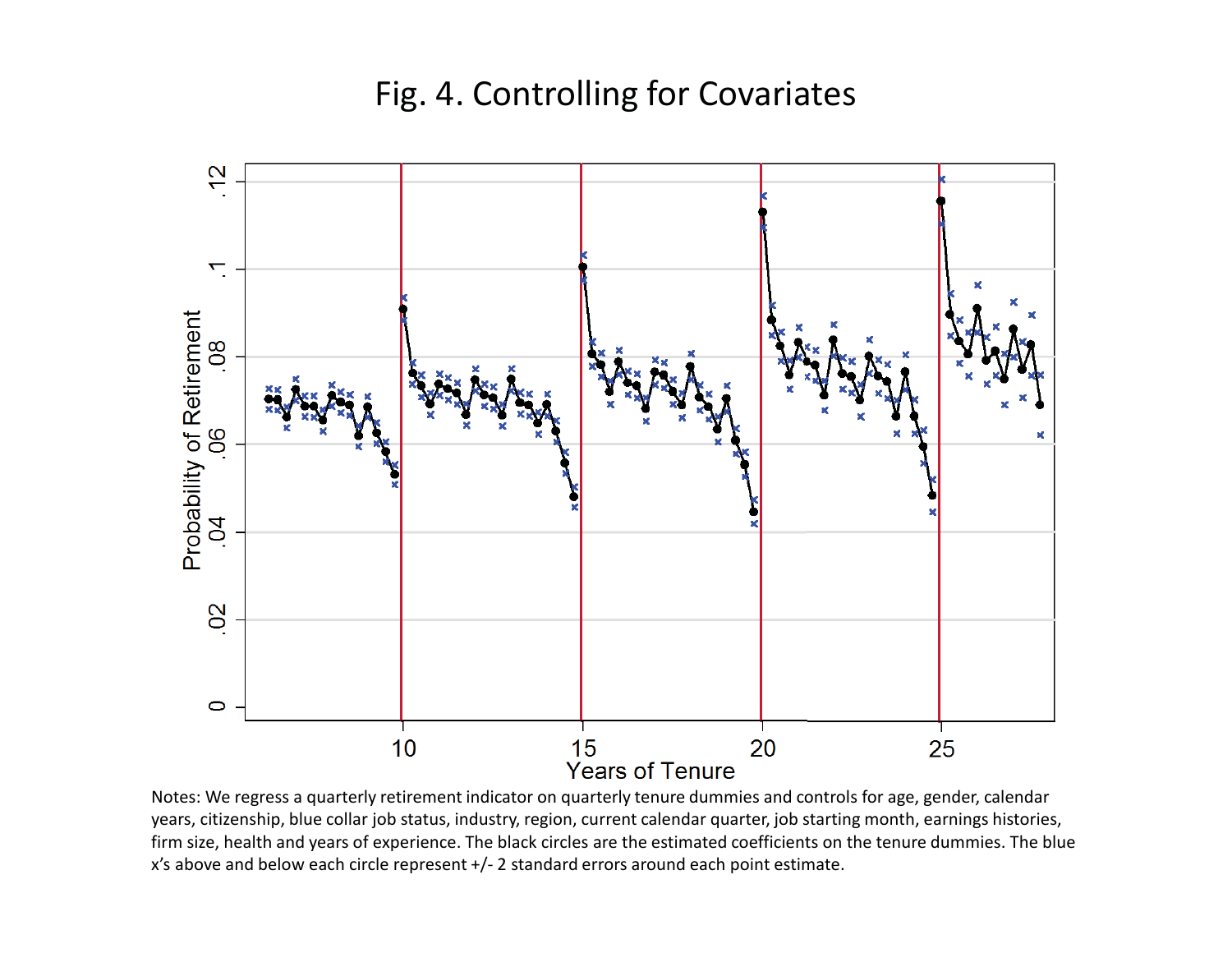# Fig. 13. Estimating the Changes in Retirements



Notes: This figure combines plots for the observed retirement frequencies (black squares), the seasonally adjusted retirement frequencies (blue triangles) and the counterfactual retirement frequencies (red circles).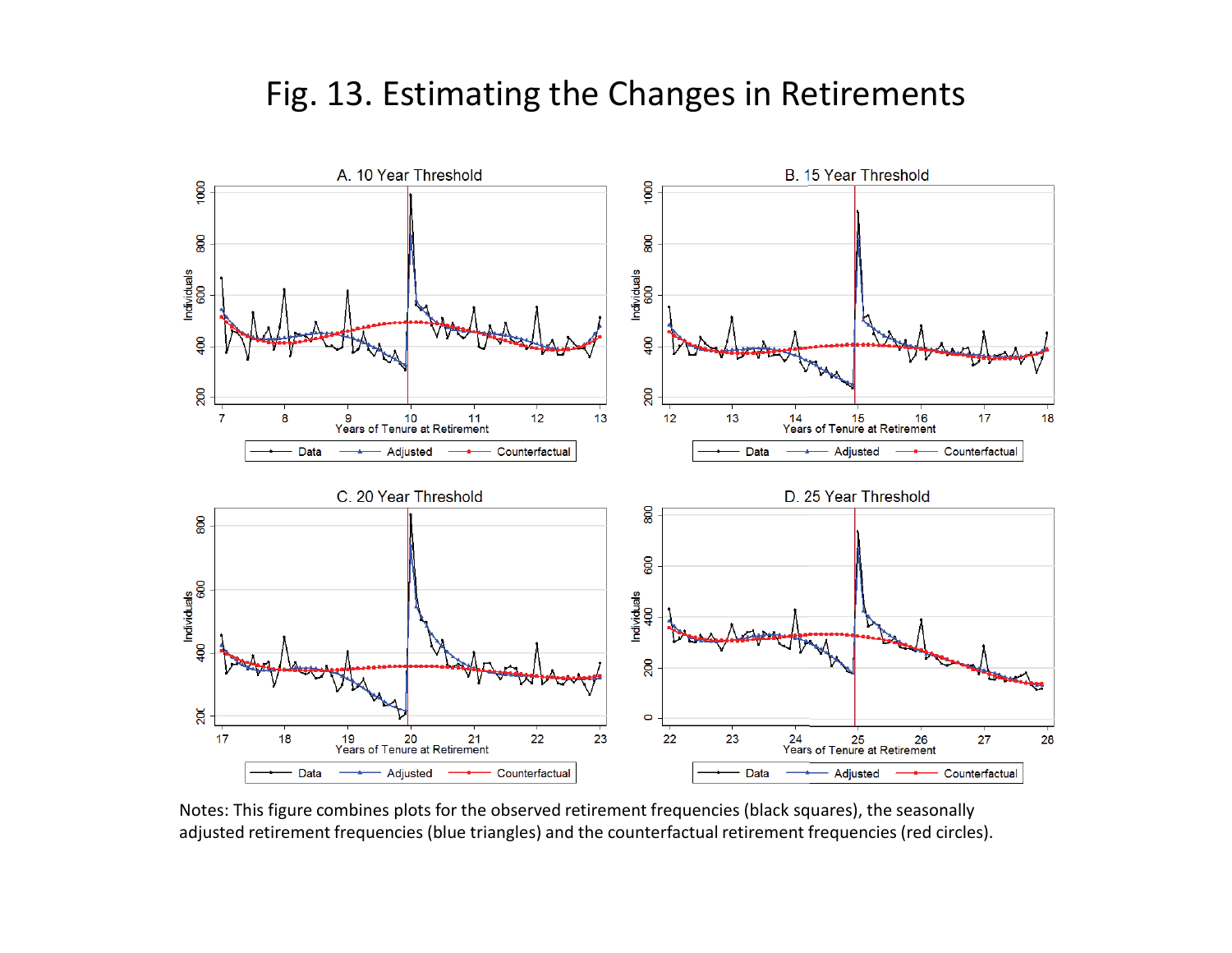|                                        |                                                                                             | Table 4: Estimation Results           |                   |                   |          |  |  |  |  |
|----------------------------------------|---------------------------------------------------------------------------------------------|---------------------------------------|-------------------|-------------------|----------|--|--|--|--|
|                                        |                                                                                             |                                       |                   |                   |          |  |  |  |  |
| Panel A: Legislated ∆ Sev Pay Fraction |                                                                                             |                                       |                   |                   |          |  |  |  |  |
|                                        | 10 Year Threshold                                                                           | 15 Year Threshold                     | 20 Year Threshold | 25 Year Threshold | Average  |  |  |  |  |
|                                        | $N = 21,729$                                                                                | $N = 19,724$                          | $N = 15,588$      | $N = 18,461$      |          |  |  |  |  |
| Change in Retirement Probabilities     | 0.1414                                                                                      | 0.2424                                | 0.3777            | 0.2123            | 0.2434   |  |  |  |  |
|                                        | (0.0224)                                                                                    | (0.0273)                              | (0.0330)          | (0.0251)          | (0.0146) |  |  |  |  |
| $\Delta$ Sev Pay Fraction              | 0.3333                                                                                      | 0.1667                                | 0.2500            | 0.2500            | 0.2500   |  |  |  |  |
|                                        | (0.0000)                                                                                    | (0.0000)                              | (0.0000)          | (0.0000)          | (0.0000) |  |  |  |  |
| Change in Net-of-Tax Rate              | 1.5667                                                                                      | 0.7833                                | 1.1750            | 1.1750            | 1.1750   |  |  |  |  |
|                                        | (0.0000)                                                                                    | (0.0000)                              | (0.0000)          | (0.0000)          | (0.0000) |  |  |  |  |
| Elasticity                             | 0.0902                                                                                      | 0.3094                                | 0.3214            | 0.1807            | 0.2254   |  |  |  |  |
|                                        | (0.0143)                                                                                    | (0.0349)                              | (0.0281)          | (0.0214)          | (0.0138) |  |  |  |  |
|                                        |                                                                                             | Panel B: Estimated ∆ Sev Pay Fraction |                   |                   |          |  |  |  |  |
|                                        | 20 Year Threshold<br>10 Year Threshold<br>15 Year Threshold<br>25 Year Threshold<br>Average |                                       |                   |                   |          |  |  |  |  |
|                                        | $N = 21,729$                                                                                | $N = 19,724$                          | $N = 15,588$      | $N = 18,461$      |          |  |  |  |  |
| Change in Retirement Probabilities     | 0.1414                                                                                      | 0.2424                                | 0.3777            | 0.2123            | 0.2434   |  |  |  |  |
|                                        | (0.0233)                                                                                    | (0.0277)                              | (0.0350)          | (0.0251)          | (0.0157) |  |  |  |  |
| $\Delta$ Sev Pay Fraction              | 0.0620                                                                                      | 0.1056                                | 0.1202            | 0.0514            | 0.0848   |  |  |  |  |
|                                        | (0.0046)                                                                                    | (0.0058)                              | (0.0049)          | (0.0070)          | (0.0028) |  |  |  |  |
| Change in Net-of-Tax Rate              | 0.2916                                                                                      | 0.4963                                | 0.5651            | 0.2415            | 0.3986   |  |  |  |  |
|                                        | (0.0215)                                                                                    | (0.0275)                              | (0.0229)          | (0.0331)          | (0.0131) |  |  |  |  |
| Elasticity                             | 0.4848                                                                                      | 0.4883                                | 0.6684            | 0.8790            | 0.6301   |  |  |  |  |
|                                        | (0.0892)                                                                                    | (0.0622)                              | (0.0683)          | (0.1668)          | (0.0559) |  |  |  |  |
|                                        |                                                                                             |                                       |                   |                   |          |  |  |  |  |

Notes: Numbers in parentheses are bootstrapped standard errors based on 1000 replications. For each tenure threshold, estimation results are based on the sample of observations that have a binding sev pay schedule. Table 2 provides the exact sample definitions. The Change in the Net-of-Tax Rate is mechanically computed using Δ Sev Pay Fraction: Change in Net-of-Tax Rate = (1-0.06)\*(Δ Sev Pay Fraction)/(1-0.80).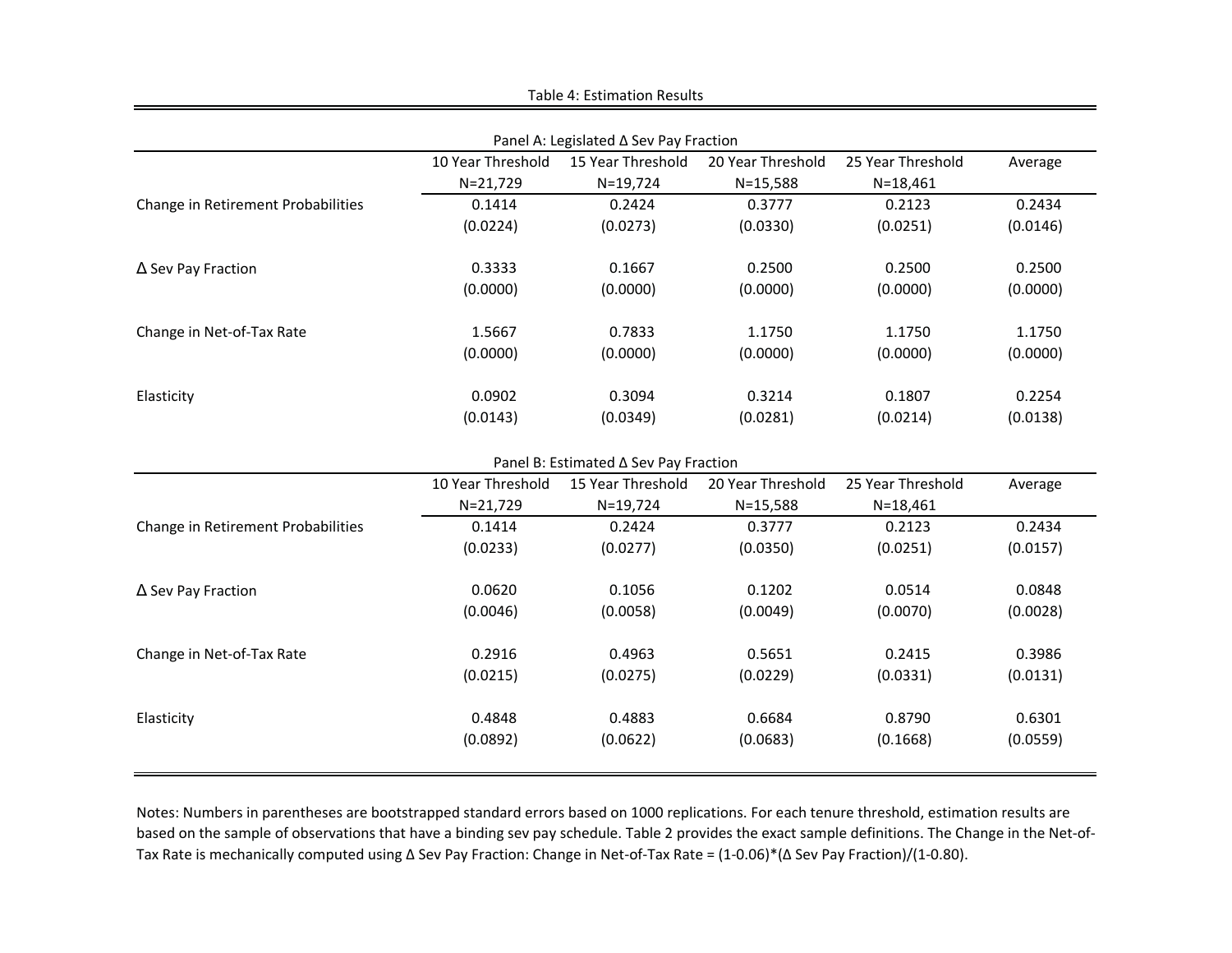



Notes: This figure presents the distribution of the severance pay fraction at a given level of tenure at retirement. The severance pay fraction is computed using data from income tax records. Specifically, the fraction is computed as the severance pay in the year of retirement divided by average income in the 3 years prior to retirement. Years of tenure at retirement are computed using job start and exit dates from social security records. The vertical red lines in each plot indicate the legislated severance pay fraction at retirement based on the given level of tenure at retirement.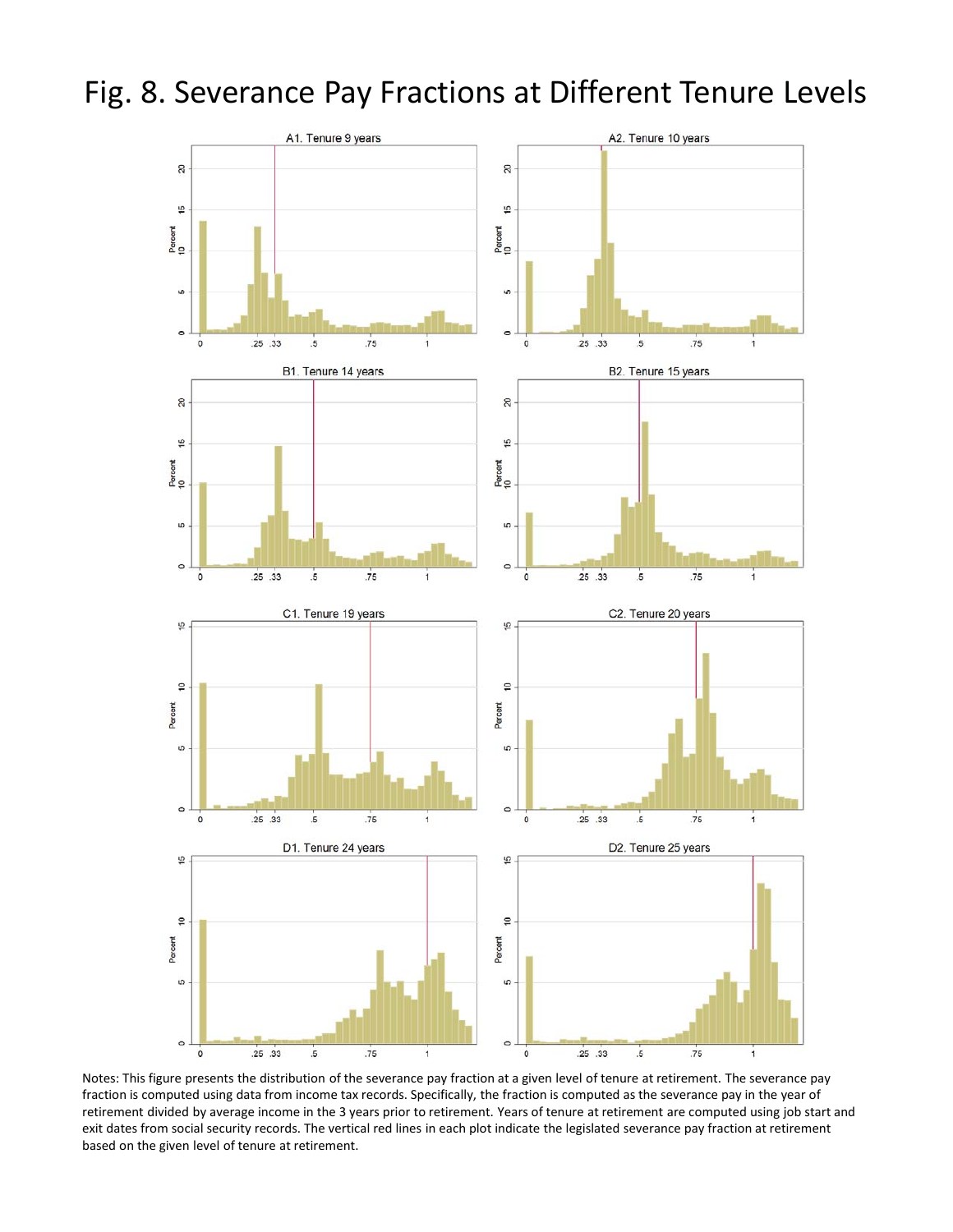the degree of insurance to these shocks for the entire sample and for different subgroups of the population.

## A. *The Autocovariance of Consumption and Income*

The impact of the deterministic effects  $Z_i$  on log income and (imputed) log consumption is removed by separate regressions of these variables on year and year-of-birth dummies, and on a set of observable family characteristics (dummies for education, race, family size, number of children, region, employment status, residence in a large city, outside dependent, and presence of income recipients other than husband and wife). We allow for the effect of most of these characteristics to vary with calendar time. We then work with the residuals of these regressions, labelled  $c_{i,t}$  and  $y_{i,t}$ .<sup>19</sup>

To pave the way to the formal analysis of partial insurance, Table 3 reports unrestricted minimum distance estimates of several moments of the income process for the whole sample: the variance of unexplained income growth,  $var(\Delta y_t)$ , the first-order autocovariances,  $(\text{cov}(\Delta y_{t+1}, \Delta y_t))$ , and the second-order autocovariances,  $(\text{cov}(\Delta y_{t+2}, \Delta y_t))$ . Estimates are reported for each year. Table 4 repeats the exercise for our new panel data measure of con-

sumption. Finally, Table 5 reports minimum distance estimates of contemporaneous and lagged consumption-income covariances. As noted above, some of the moments are missing because consumption data were not collected in the PSID in the 1987–1988 period.

Looking at Table 3, one can notice the strong increase in the variance of income growth, rising by more than 30 percent by 1985. Also notice the blip in the final year (in 1992 the PSID converted the questionnaire to electronic form and imputations of income were done by machine). The absolute value of the first-order autocovariance also increases until the mid-1980s and then is stable or even declines. Second- and higherorder autocovariances (which, from equation (7), are informative about the presence of serial correlation in the transitory income component) are small and only in few cases statistically significant. At least at face value, this evidence seems to tally quite well with a canonical MA(1) process in growth, as implied by an income process given by the sum of a martingale permanent component

Table 3—The Autocovariance Matrix of Income Growth

| Year | $var(\Delta y_t)$ | $cov(\Delta y_{t+1}, \Delta y_t)$ | $cov(\Delta y_{t+2}, \Delta y_t)$ |
|------|-------------------|-----------------------------------|-----------------------------------|
| 1980 | 0.0832            | $-0.0196$                         | $-0.0018$                         |
|      | (0.0089)          | (0.0035)                          | (0.0032)                          |
| 1981 | 0.0717            | $-0.0220$                         | $-0.0074$                         |
|      | (0.0075)          | (0.0034)                          | (0.0037)                          |
| 1982 | 0.0718            | $-0.0226$                         | $-0.0081$                         |
|      | (0.0051)          | (0.0035)                          | (0.0026)                          |
| 1983 | 0.0783            | $-0.0209$                         | $-0.0094$                         |
|      | (0.0066)          | (0.0034)                          | (0.0042)                          |
| 1984 | 0.0805            | $-0.0288$                         | $-0.0034$                         |
|      | (0.0055)          | (0.0036)                          | (0.0032)                          |
| 1985 | 0.1090            | $-0.0379$                         | $-0.0019$                         |
|      | (0.0180)          | (0.0074)                          | (0.0038)                          |
| 1986 | 0.1023            | $-0.0354$                         | $-0.0115$                         |
|      | (0.0077)          | (0.0054)                          | (0.0038)                          |
| 1987 | 0.1116            | $-0.0375$                         | 0.0016                            |
|      | (0.0097)          | (0.0051)                          | (0.0046)                          |
| 1988 | 0.0925            | $-0.0313$                         | $-0.0021$                         |
|      | (0.0080)          | (0.0042)                          | (0.0032)                          |
| 1989 | 0.0883            | $-0.0280$                         | $-0.0035$                         |
|      | (0.0067)          | (0.0059)                          | (0.0034)                          |
| 1990 | 0.0924            | $-0.0296$                         | $-0.0067$                         |
|      | (0.0095)          | (0.0049)                          | (0.0050)                          |
| 1991 | 0.0818            | $-0.0299$                         | <b>NA</b>                         |
|      | (0.0059)          | (0.0040)                          |                                   |
| 1992 | 0.1177            | <b>NA</b>                         | <b>NA</b>                         |
|      | (0.0079)          |                                   |                                   |

<sup>&</sup>lt;sup>19</sup> To the extent that these regressions remove changes that are unexpected by the individuals, we might expect this to change the relative degree of persistence in the remaining shocks, but not the insurance parameters. For example, by removing the effect of education-time on income and consumption, we are also removing the increase in inequality due to, say, changing education premiums (Attanasio and Davis 1996). If we omit the education variables from our first stage, we find that it makes only a small difference to the estimated insurance parameters (for example, the estimate of  $\phi$  in Table 6 below is 0.71 instead of 0.64). The same qualitative comment applies to the other variables whose effect is removed in the first stage.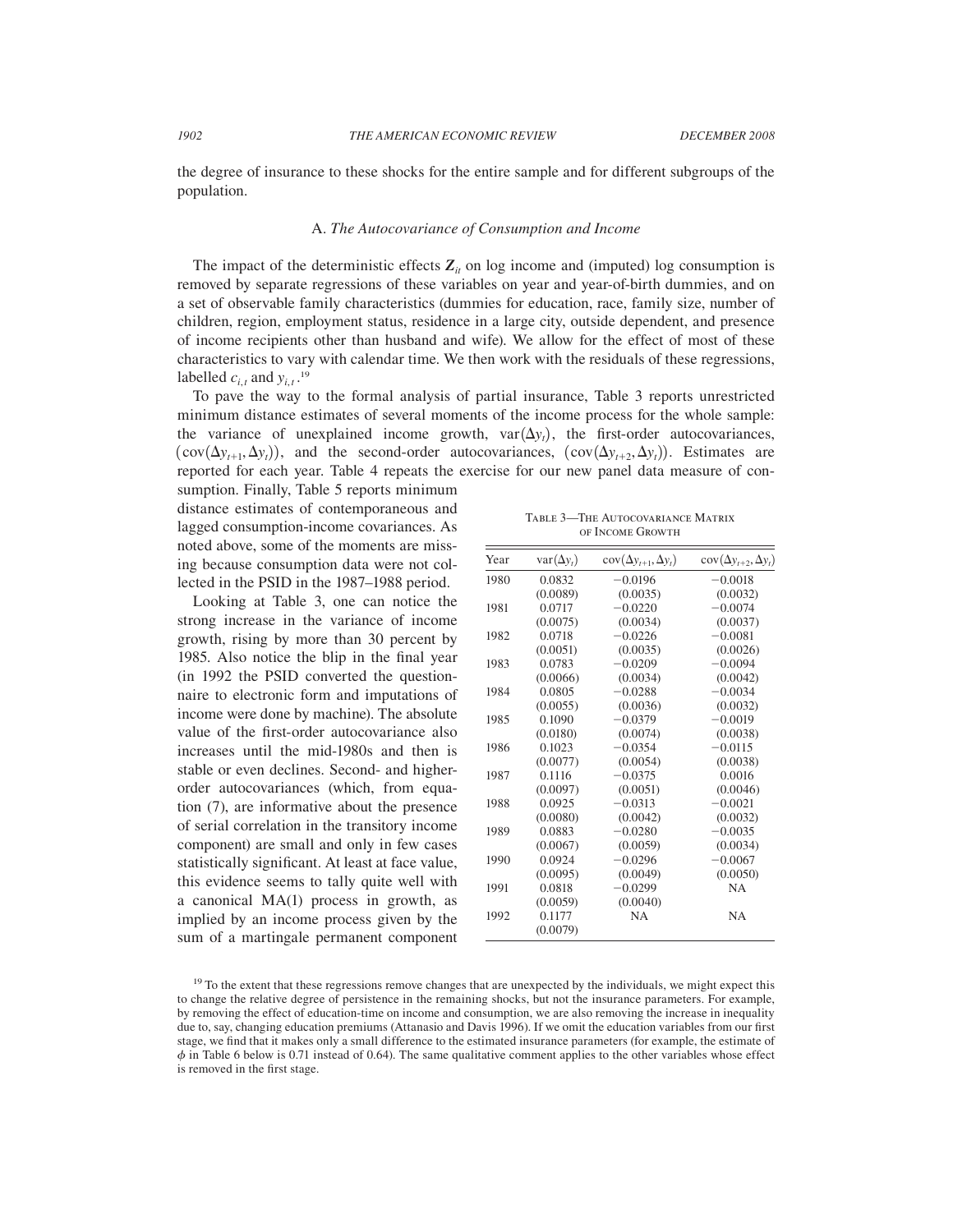|           |                                                                                                             | $cov(\Delta c_{t+2}, \Delta c_t)$                                                                            |
|-----------|-------------------------------------------------------------------------------------------------------------|--------------------------------------------------------------------------------------------------------------|
|           |                                                                                                             |                                                                                                              |
|           |                                                                                                             | 0.0022                                                                                                       |
|           |                                                                                                             | (0.0056)                                                                                                     |
|           |                                                                                                             | 0.0025                                                                                                       |
|           |                                                                                                             | (0.0043)                                                                                                     |
|           |                                                                                                             | 0.0006                                                                                                       |
|           |                                                                                                             | (0.0060)                                                                                                     |
| 0.1532    | $-0.0691$                                                                                                   | $-0.0056$                                                                                                    |
| (0.0159)  | (0.0100)                                                                                                    | (0.0067)                                                                                                     |
| 0.1869    | $-0.1003$                                                                                                   | $-0.0131$                                                                                                    |
| (0.0173)  | (0.0163)                                                                                                    | (0.0089)                                                                                                     |
| 0.2019    | $-0.0872$                                                                                                   | <b>NA</b>                                                                                                    |
| (0.0244)  | (0.0194)                                                                                                    |                                                                                                              |
| 0.1628    | <b>NA</b>                                                                                                   | <b>NA</b>                                                                                                    |
|           |                                                                                                             |                                                                                                              |
| <b>NA</b> | <b>NA</b>                                                                                                   | <b>NA</b>                                                                                                    |
| <b>NA</b> | <b>NA</b>                                                                                                   | <b>NA</b>                                                                                                    |
| <b>NA</b> | NA.                                                                                                         | <b>NA</b>                                                                                                    |
| 0.1751    | $-0.0602$                                                                                                   | $-0.0057$                                                                                                    |
| (0.0221)  | (0.0062)                                                                                                    | (0.0067)                                                                                                     |
| 0.1646    | $-0.0696$                                                                                                   | NA                                                                                                           |
| (0.0142)  | (0.0100)                                                                                                    |                                                                                                              |
| 0.1467    | <b>NA</b>                                                                                                   | <b>NA</b>                                                                                                    |
|           | $var(\Delta c_t)$<br>0.1275<br>(0.0097)<br>0.1197<br>(0.0116)<br>0.1322<br>(0.0110)<br>(0.0184)<br>(0.0130) | $cov(\Delta c_{t+1}, \Delta c_t)$<br>$-0.0526$<br>(0.0076)<br>$-0.0573$<br>(0.0084)<br>$-0.0641$<br>(0.0087) |

Table 4—The Autocovariance Matrix of CONSUMPTION GROWTH

and a serially uncorrelated transitory component. Since evidence on second-order autocovariances is mixed, however, in estimation we allow for MA(1) serial correlation in the transitory component  $(v_{i,t} = \varepsilon_{i,t} + \theta \varepsilon_{i,t-1})$ <sup>20</sup>

While income moments are informative about shifts in the income distribution (and on the temporary or persistent nature of such shifts), they cannot be used to make conclusive inference about shifts in the consumption distribution. For this purpose, one needs to complement the analysis of income moments with that of consumption moments and of the joint income-consumption moments. This is done in Tables 4 and 5. Table 4 shows that the variance of imputed consumption growth also increases quite strongly in the early 1980s, peaks in 1985, and then it is essentially flat afterward. Note the high value of the level of the variance, which is clearly the result of our imputation procedure. The variance of consumption growth captures in fact the genuine association with shocks to income, but also the contribution of slope heterogeneity and measurement error.21 The absolute value of the first-order

autocovariance of consumption growth should be a good estimate of the variance of the imputation error. This is in fact quite high. Second-order and higher consumption growth autocovariances are mostly statistically insignificant and economically small.

Table 5 examines the association, at various lags, of unexplained income and consumption growth. The contemporaneous covariance should be informative about the effect of income shocks on consumption growth if measurement errors in consumption are orthogonal to measurement errors in income. This covariance increases in the early 1980s and then is flat or even declining afterward.

From (9), the covariance between current consumption growth and one-period-ahead income growth  $cov(\Delta c_t, \Delta y_{t+1})$  should reflect the extent of insurance with respect to transitory shocks (i.e.,  $cov(\Delta c_t, \Delta y_{t+1}) = 0$  if there is full insurance of transitory shocks). We note that in the pure self-insurance case with infinite horizon and MA(1) transitory component, the impact of transitory shocks on consumption growth is given by the annuity value  $r(1 + r - \theta)/(1 + r)^2$ . With a small interest rate, this will be indistinguishable from zero, at least statistically. In fact, this covariance is hardly statistically significant and economically close to zero. At the foot of Table 5 we present the *p*-values for the joint significance tests of the autocovariances  $E(\Delta c_t, \Delta y_{t+j})(j \ge 1)$ . These *p*-values also detect advance information. If future income shocks were known to the consumer in earlier periods, then consumption should adjust before the observed shock occurs. This should show up in significant autocovariances between changes in consumption and future

 $20$  We also estimated the autocovariances of income growth at lags greater than two and find that none of them is statistically significant. These results are available from the authors upon request.<br><sup>21</sup> To a first approximation, the variance of consumption growth that is not contaminated by error can be obtained by

subtracting twice the (absolute value of) first-order autocovariance cov $(\Delta c_{t+1}, \Delta c_t)$  from the variance var $(\Delta c_t)$ .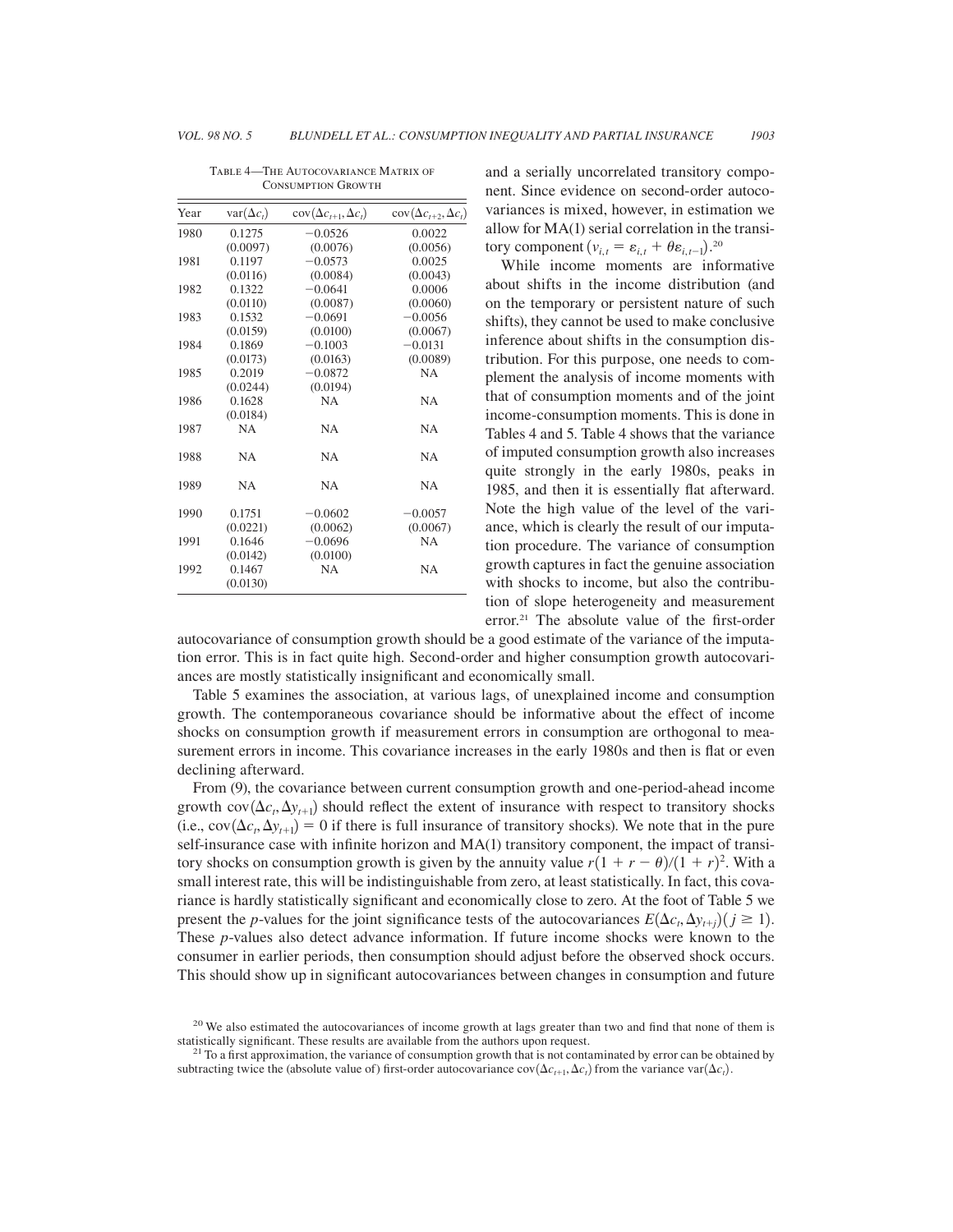| Year                                                  | $cov(\Delta y_t, \Delta c_t)$                         | $cov(\Delta y_{t+1}, \Delta c_t)$ | $cov(\Delta y_t, \Delta c_{t+1})$ |
|-------------------------------------------------------|-------------------------------------------------------|-----------------------------------|-----------------------------------|
| 1980                                                  | 0.0040                                                | 0.0013                            | 0.0053                            |
|                                                       | (0.0041)                                              | (0.0039)                          | (0.0037)                          |
| 1981                                                  | 0.0116                                                | $-0.0056$                         | $-0.0043$                         |
|                                                       | (0.0036)                                              | (0.0032)                          | (0.0036)                          |
| 1982                                                  | 0.0165                                                | $-0.0064$                         | $-0.0006$                         |
|                                                       | (0.0036)                                              | (0.0031)                          | (0.0039)                          |
| 1983                                                  | 0.0215                                                | $-0.0085$                         | $-0.0075$                         |
|                                                       | (0.0045)                                              | (0.0049)                          | (0.0043)                          |
| 1984                                                  | 0.0230                                                | $-0.0030$                         | $-0.0119$                         |
|                                                       | (0.0052)                                              | (0.0043)                          | (0.0050)                          |
| 1985                                                  | 0.0197                                                | $-0.0035$                         | $-0.0035$                         |
|                                                       | (0.0068)                                              | (0.0047)                          | (0.0065)                          |
| 1986                                                  | 0.0179                                                | $-0.0015$                         | <b>NA</b>                         |
|                                                       | (0.0048)                                              | (0.0052)                          |                                   |
| 1987                                                  | NA                                                    | <b>NA</b>                         | <b>NA</b>                         |
| 1988                                                  | <b>NA</b>                                             | <b>NA</b>                         | <b>NA</b>                         |
| 1989                                                  | <b>NA</b>                                             | <b>NA</b>                         | 0.0030                            |
|                                                       |                                                       |                                   | (0.0040)                          |
| 1990                                                  | 0.0077                                                | 0.0045                            | $-0.0016$                         |
|                                                       | (0.0045)                                              | (0.0065)                          | (0.0042)                          |
| 1991                                                  | 0.0112                                                | 0.0011                            | $-0.0071$                         |
|                                                       | (0.0044)                                              | (0.0049)                          | (0.0042)                          |
| 1992                                                  | 0.0082                                                | <b>NA</b>                         | <b>NA</b>                         |
|                                                       | (0.0048)                                              |                                   |                                   |
|                                                       | Test cov $(\Delta y_{t+1}, \Delta c_t) = 0$ for all t |                                   | $p$ -value 25%                    |
| Test cov $(\Delta y_{t+2}, \Delta c_t) = 0$ for all t | $p$ -value 27%                                        |                                   |                                   |
|                                                       | Test cov $(\Delta y_{t+3}, \Delta c_t) = 0$ for all t |                                   | $p$ -value 74%                    |
|                                                       | Test cov $(\Delta y_{t+4}, \Delta c_t) = 0$ for all t |                                   | $p$ -value 68%                    |

TABLE 5-THE CONSUMPTION-INCOME GROWTH Covariance Matrix

incomes. We find no statistical evidence, however, that this is the case.

The covariance between current consumption growth and past income growth  $cov(\Delta c_{t+1}, \Delta y_t)$  plays no role in the PIH model with perfect capital markets, but may be important in alternative models where liquidity constraints are present (a standard excess sensitivity argument; see Marjorie Flavin 1981). The estimates of this covariance in Table 5 are also close to zero.

To sum up, the evidence suggests that a simple permanent-transitory framework for income shocks with time-varying secondorder moments in these shocks provides a good representation of the income process for families in the PSID over this period. Overall we find only weak evidence that transitory shocks affect consumption growth. In the sensitivity results reported below, however, we find that there is evidence of significant responsiveness to transitory shocks for low-wealth families and for the low-income poverty sample of the PSID.

#### B. *Insurance*

Our focus here will be on the variances of the permanent and the transitory shock,  $\sigma_{\zeta}^2$  and

 $\sigma_{\varepsilon}^2$ , on the partial insurance coefficients for the permanent shock ( $\phi$ ) and for the transitory shock  $(\psi)$ , and the way these parameters vary over time, as well as among different groups in the population. Our estimates are based on a generalization of moments  $(7)$ – $(9)$ . In particular, to account for our imputation procedure, we allow consumption to be measured with error, and we allow the variance of the measurement error in consumption to vary with time. This is to capture the fact that the imputation error is scaled by a time-varying budget elasticity which induces nonstationarity. We also consider an MA(1) process for the transitory error component of income  $(v_{i,a,t} = \varepsilon_{i,t} + \theta \varepsilon_{i,t-1})$ , and estimate the MA(1) parameter  $\theta$ . Finally, we allow for i.i.d. unobserved heterogeneity in the individual consumption gradient, and estimate its variance  $(\sigma_{\xi}^2)$ .

We present the results of three specifications: one for the whole sample (the "baseline" specification), one where the parameters are estimated separately by education (college versus no college), and one where parameters are estimated separately by cohort (born 1930s versus born 1940s).<sup>22</sup> We also allow for some time nonstationarity. In particular, in all specifications we let the variances of the permanent and the transitory shock,  $\sigma_{\zeta}^2$  and  $\sigma_{\epsilon}^2$ , respectively, vary with calendar time. As for the partial insurance coefficients for the permanent shock  $(\phi)$  and for the transitory shock  $(\psi)$ , we assume that they take on two different values, before and after 1985. This is consistent with the evidence in Figure 1, which divides the sample period into a period of rapid

 $22$  Results for the younger cohort (born in the 1950s) and the older cohort (born in the 1920s) are less reliable because these cohorts are not observed for the whole sample period. We thus omit them.